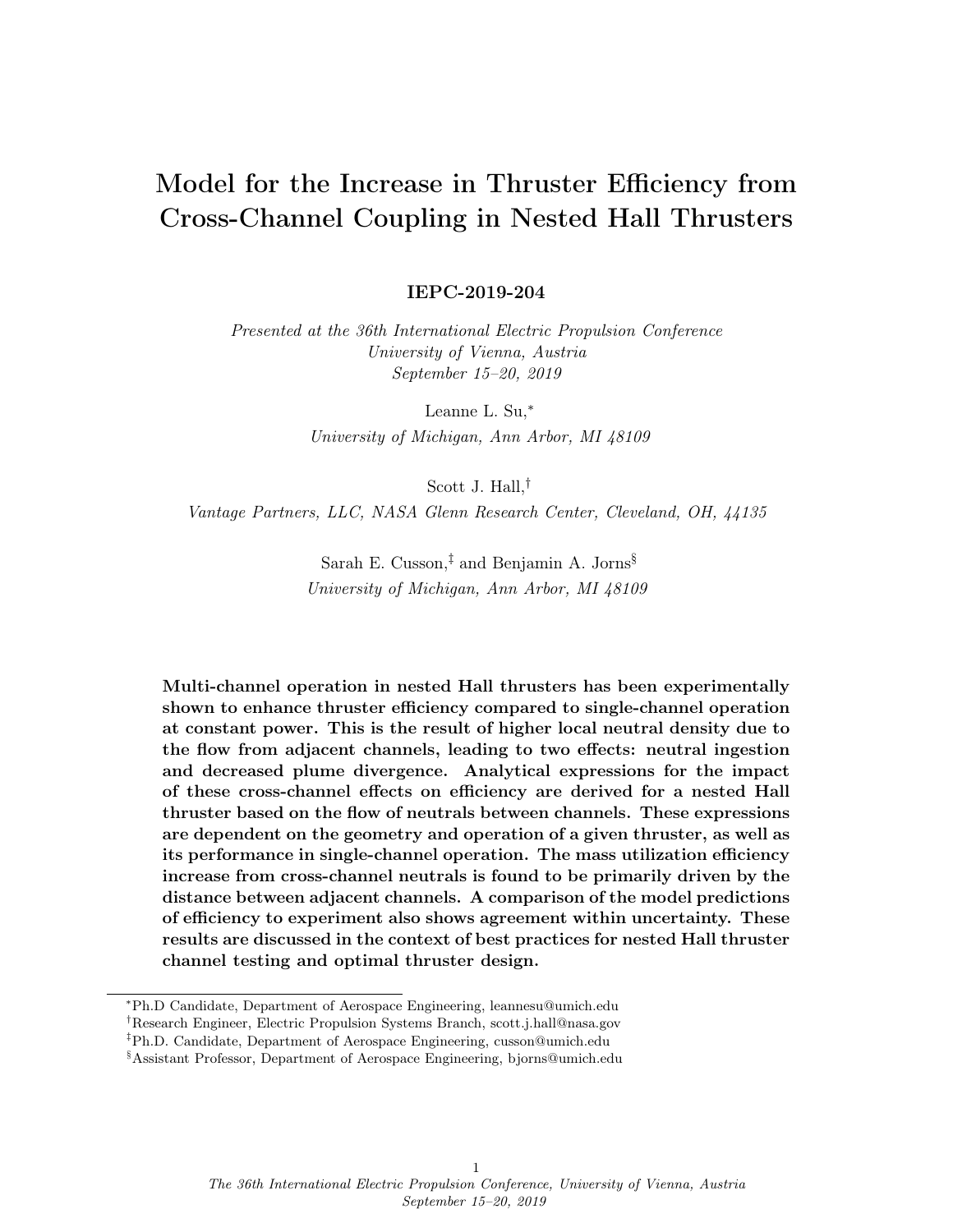#### Nomenclature

 $A_{NHT}$  = cross-channel neutrals surface area

- $A_{ch}$  = discharge channel surface area
- $A_{exp}$  = expansion front surface area
- $I_b$  = ion beam current
- $I_d$  = discharge current
- $P_d$  = discharge power
- $T = \text{thrust}$
- $V_a$  = acceleration voltage
- $V_d$  = discharge voltage
- $V_l$  = ion loss voltage
- $Z_i$  = charge state of the i<sup>th</sup> ion species
- $\Omega_i$  = current fraction of the *i*<sup>th</sup> ion species
- $\dot{m}_a$  = anode mass flow rate
- $\dot{m}_b = \text{ion beam mass flow rate}$

 $\dot{m}_{NHT}$  = cross-channel mass flow rate

 $\dot{m}_{ch}$  = channel mass flow rate

 $\dot{m}_{fac}$  = facility neutral mass flow rate

- $\eta_a$  = anode efficiency
- $\eta_b$  = current utilization efficiency
- $\eta_d$  = plume divergence utilization efficiency
- $\eta_m$  = mass utilization efficiency
- $\eta_q$  = charge utilization efficiency
- $\eta_v$  = voltage utilization efficiency

 $\eta_{NHT}$  = efficiency increase from cross-channel effects

 $\eta_{d,NHT}$  = efficiency increase from divergence angle reduction

 $\eta_{fac}$  = facility mass flow rate  $\eta_{m,NHT}$  = efficiency increase from neutral ingestion

 $\gamma_{ij}$  = geometry factor

- $\theta$  = plume divergence angle
- $\varepsilon$  = electron current fraction,  $\frac{I_e}{I_d}$
- $\varphi$  = angle to ionization plane
- $\xi$  = exchange ratio,  $\frac{m_{Xe}I_d}{m_a e}$
- $\zeta$  = ionization plane scaling factor
- $a =$  torus major axis
- $b =$  torus minor axis

 $m_{Xe}$  = mass of a Xenon ion

- $n_n$  = neutral density
- $r =$  radial position
- $v_{th}$  = thermal speed
- $z_{NHT}$  = height of ionization plane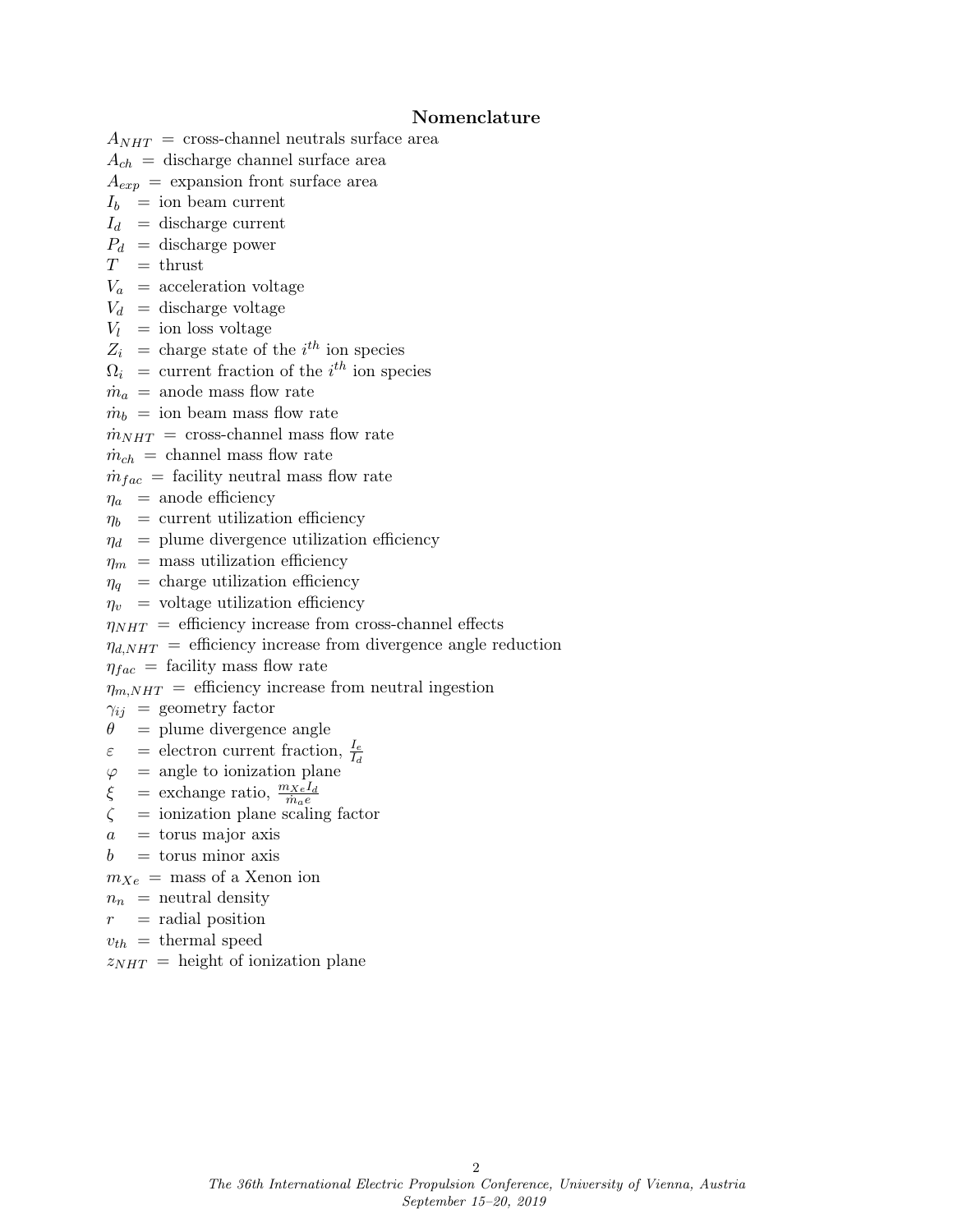#### I. Introduction

High-power electric propulsion (EP) is considered an enabling technology for many deep space missions as it offers significant mass and cost savings when compared to traditional chemical propulsion systems. EP missions are often associated with longer trip times, but the increased deliverable payload still makes these architectures an attractive option. Additionally, for cargo missions, there is minimal downside to an increase in trip time. Indeed, studies show that separating crewed deep space travel into crew and cargo missions leads to significant reductions in launch costs and travel times for the crew.<sup>[1](#page-17-0)</sup> For these missions to be possible, 50 to 100-kW class EP systems must be developed to enable such cargo transports.<sup>[2](#page-17-1)</sup> A 300 to 700-kW system with multiple 100-kW thrusters could facilitate missions to near-Earth asteroids, Mars moons, and the Martian surface.  $1-4$  $1-4$  The development of a high-power EP system is vital for constructing the necessary infrastructure for crewed missions in deep space.

While there are a number of EP systems that are scalable to these power levels, Hall thrusters are a competitive option due to their extensive heritage and high Technology Readiness Level. They have been used on satellites for station-keeping and orbit-raising for decades.<sup>[5](#page-17-3)</sup> Recently, there has been substantial research to broaden the capability of Hall thrusters to include interplanetary cargo missions as well as other mission spaces. [2](#page-17-1) However, challenges associated with large footprints and masses present themselves at the higher powers necessary for these missions. Nested Hall thrusters (NHTs) offer a potential solution to these challenges. The NHT architecture concentrically nests multiple discharge channels around a single centrally-mounted cathode, allowing thrusters to scale to high power with much smaller footprints than their single-channel counterparts of equal power levels.[6](#page-17-4) This enables NHTs to reach operational powers of 100 kW and beyond with reduced thruster specific masses.<sup>[7](#page-17-5)</sup> Another advantage inherent to the design of NHTs is their capability for efficient performance over a more expansive throttling range than single-channel thrusters due to the ability to selective turn on or off channels.

These apparent advantages and the feasibility of NHTs have been explored most recently through an ongoing, decade-long effort based partially at the University of Michigan (UM). [8](#page-17-6) The first prototype created through this program was the X2, a two-channel 10-kW class thruster developed by UM in conjunction with the Air Force Research Laboratory. [8](#page-17-6) This proof-of-concept thruster demonstrated the viability of nested operation and offered a wider throttling envelope. After the validation of the nested concept, work began on the X3, a three-channel 100-kW class NHT. The X3 was developed at UM in partnership with the Air Force Research Laboratory, NASA Glenn Research Center, NASA Jet Propulsion Laboratory, and ElectroDynamic Applications.<sup>[9](#page-17-7)</sup> UM began work on the X3 in 2009 and first fired it in 2013. [10](#page-17-8) In 2015, the X3 was selected as part of NASA's NextSTEP project, a threeyear program to further mature high-power electric propulsion systems for long duration deep-space missions. Under the NextSTEP program, the X3 demonstrated operational success with efficiencies over 60%, power levels up to 102 kW, and thrust up to 5.4 N.<sup>[11](#page-17-9)</sup> Additionally, the X3 demonstrated thermal steady-state operation at 72 kW. [12](#page-17-10)

While the X3, the most recent iteration of nesting technology, has exhibited promising performance comparable to current state-of-the-art Hall thrusters, there still remain fundamental open questions about the operation of NHTs. Examples include extending NHT lifetimes using magnetic shielding and the impact of multiple plasma discharges in close proximity on the operation of these devices.<sup>[13](#page-17-11)</sup> One particularly intriguing area of ongoing investigation is the role of cross-channel coupling effects on thruster performance. Previous studies on both the X2 and X3 have indicated that multi-channel operation enhances both thrust and efficiency by improving the mass utilization efficiency and the beam divergence efficiency. [14](#page-17-12) These two effects are believed to be the result of ingestion of un-ionized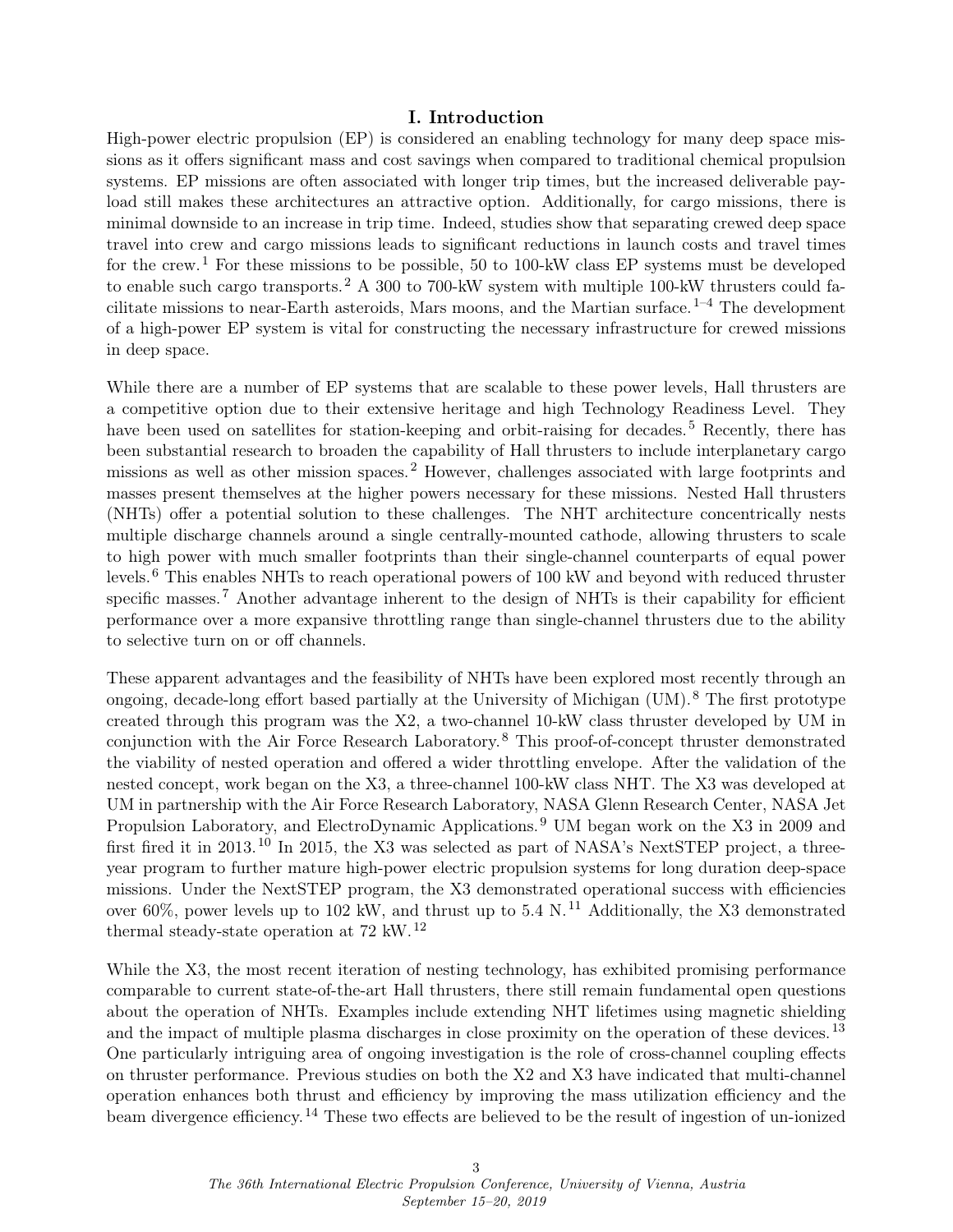neutral gas from adjacent channels. <sup>[14–](#page-17-12)[17](#page-17-13)</sup> For example, Cusson et al.'s work on the X2 showed that NHT efficiency improvements are due to thrust augmentation from neutral ingestion and plume divergence angle reduction, caused by neutral flow from adjacent channels.<sup>[14](#page-17-12)</sup> Hall's work similarly provided evidence that the ingestion of un-ionized neutrals on the X3 can enhance performance. [15](#page-17-14)

While there now appears to be a correlational explanation for the performance enhancement of nested Hall thrusters due to cross-channel effects, there has yet to be a predictive model for these effects. Such a tool would would be useful both for design and testing. For example, if we could determine how the geometry and operational conditions of a given thruster affect the magnitude of these cross-channel phenomena, we may be able to identify optimal design strategies. An equally important capability is being able to predict the role of cross-channel effects in enhancing single channel performance, as this could significantly reduce the testing burden for NHTs. Indeed, the power and throughput requirements of NHTs such as the X3 make full-scale testing difficult and expensive. If individual channels could be characterized and a model used to extrapolate to full channel prediction, this would substantially reduce facility usage. With these advantages in mind, there is an apparent need for a model to predict the impact of cross-channel interactions on NHT efficiency based on thruster geometry and single-channel performance.

In order to accomplish these goals, our paper is organized as follows: first, we discuss the existing framework for single-channel Hall thruster efficiency. Secondly, we introduce proposed modifications to this framework to account for neutral ingestion and plume divergence effects from cross-channel effects in an NHT. Next, we formulate a geometric argument for neutral ingestion from adjoining channels and develop semi-empirical expressions for how this ingestion impacts mass utilization and plume divergence. Finally, we compare the results from our model to experimental data from the X2 and X3 and discuss the implications of our results for both design and NHT testing.

### II. Theory

In this section, we outline the efficiency model for cross-channel effects on an NHT. First, we review the existing framework for a single-channel Hall thruster phenomenological efficiency model. Then, we use a few key assumptions that allow us to develop modifications for a multi-channel efficiency model for NHTs that takes into account both the effect of neutral ingestion on the mass utilization efficiency and the effect of higher local neutral density on the plume divergence efficiency.

#### A. Single-channel Phenomenological Efficiency Model

Previous work has shown that near-field neutral density appears to drive cross-channel coupling effects,  $14,15$  $14,15$  so we aim to identify how the efficiency enhancements seen for multi-channel operation depend on this parameter and to determine scaling laws. To this end, we begin with a review of the single-channel Hall thruster phenomenological efficiency model  $18-21$  $18-21$  before expanding it to include effects from multiple channels.

For a single channel thruster, following Refs. [18](#page-17-15) and [19,](#page-18-1) the anode efficiency is defined as

<span id="page-3-0"></span>
$$
\eta_a = \frac{T^2}{2\dot{m}_a P_d} = \eta_q \eta_v \eta_b \eta_m \eta_d,\tag{1}
$$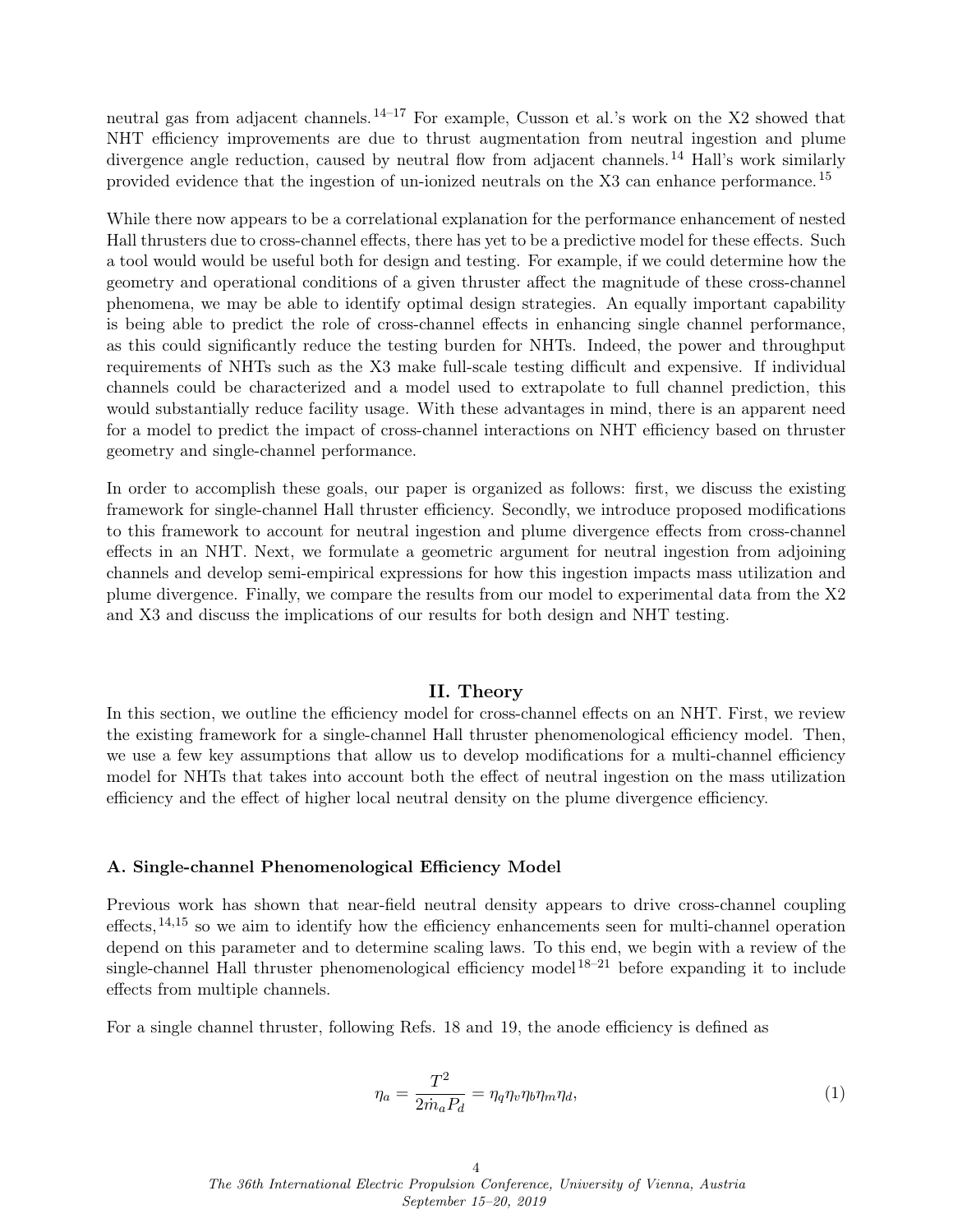where T is thrust,  $\dot{m}_a$  is prescribed mass flow through the anode, and  $P_d$  is power. The five partial efficiencies that the anode efficiency is decoupled into processes by which the thruster can experience losses in efficiencies and are outlined as follows.

1) Charge utilization efficiency: The decrease in efficiency from multiply-charged ions in the beam is defined as

$$
\eta_q = \frac{\left(\sum \frac{\Omega_i}{\sqrt{Z_i}}\right)^2}{\sum \frac{\Omega_i}{Z_i}},\tag{2}
$$

where  $\Omega_i$  is the current fraction of the  $i^{th}$  ion species,  $\frac{I_i}{I_d}$ , and  $Z_i$  is the charge state of the  $i^{th}$  ion species.

2) Voltage utilization efficiency: The conversion of voltage into ion velocity is defined as

<span id="page-4-0"></span>
$$
\eta_v = \frac{V_a}{V_d} = 1 - \frac{V_l}{V_d},\tag{3}
$$

where  $V_d$  is the discharge voltage,  $V_a$  is the average acceleration voltage, and  $V_l$  is the ion loss voltage,  $V_a - V_d$ .

3) Current utilization efficiency: The fraction of ion current contained in the discharge current is defined as

<span id="page-4-1"></span>
$$
\eta_b = \frac{I_b}{I_d} = 1 - \varepsilon,\tag{4}
$$

where  $I_d$  is the discharge current,  $I_b$  is the ion beam current  $\sum_i I_i$ , where  $I_i$  is the current contribution from the  $i^{th}$  current species, and  $\varepsilon$  is the electron current fraction,  $\frac{I_e}{I_d}$ .

4) Mass utilization efficiency: The conversion of neutral mass flux into ion mass flux is defined as

<span id="page-4-2"></span>
$$
\eta_m = \frac{\dot{m}_b}{\dot{m}_a} = \frac{\frac{m_{Xe}I_b}{e} \sum_i \frac{\Omega_i}{Z_i}}{\dot{m}_a} = \xi \eta_b \sum \frac{\Omega_i}{Z_i},\tag{5}
$$

where  $\dot{m}_a$  is anode mass flow rate,  $\dot{m}_b$  is the ion beam mass flow rate, and  $\xi$  is a value defined as the exchange ratio.

5) Plume divergence efficiency: The decrease in axially-directed momentum from divergence of the ion beams is defined as

$$
\eta_d = (\cos \theta)^2,\tag{6}
$$

where  $\theta$  is the angle of plume divergence from channel centerline.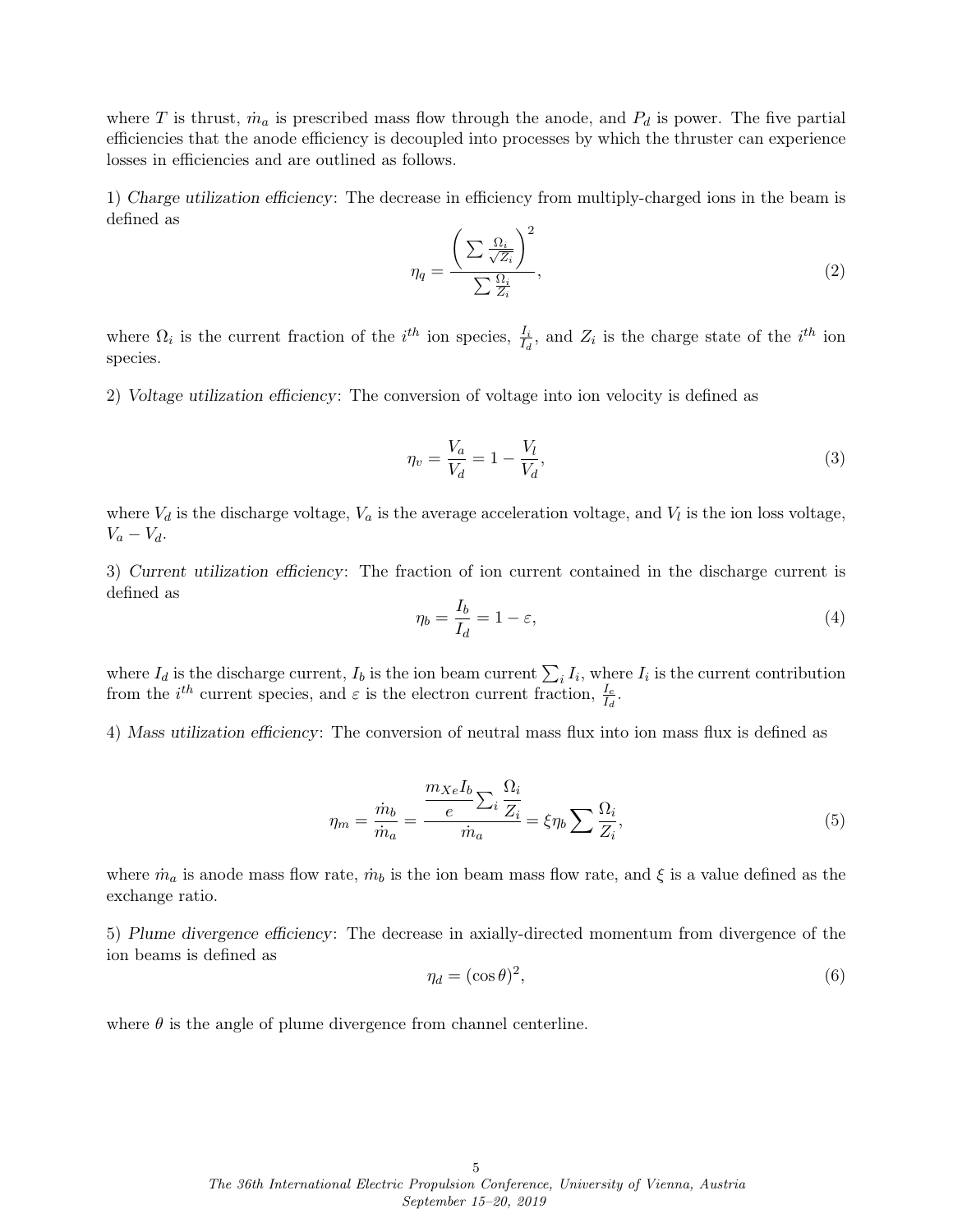#### B. Multi-channel Phenomenological Efficiency Model

For a nested Hall thruster like the one seen in Fig. [1b,](#page-5-0) the thrust and efficiencies from all channels must be accounted for in the calculation of both the anode efficiency and the partial efficiencies defined in the previous section. To this end, we make a few key assumptions in the following derivation: first, that there are no multiply-charged ions such that  $\eta_q = 1$ ; second, that the current utilization efficiency  $\eta_b$  is identical for all channels on a given thruster; and third, that the acceleration voltage  $V_a$  and therefore voltage utilization efficiency  $\eta_v$  are identical for all channels on a given thruster. Previous studies have shown that for a specific thruster at a given voltage and current density, the current and voltage utilization efficiencies remain relatively constant (within  $1\%$ ). <sup>[18,](#page-17-15)[22](#page-18-2)</sup> Although our assumption of singly-charged ions may be flawed,  $^{15}$  $^{15}$  $^{15}$  we use it to simplify our analysis and focus in on NHT effects only for this first-pass analysis.

<span id="page-5-0"></span>

(a) Single-channel Hall thruster (b) Nested-channel Hall thruster

## Fig. 1 Cross-sectional view of Hall thrusters with cylindrical axis of symmetry denoted by the dashed line.

Neglecting charge utilization efficiency, we can redefine the rest of the partial efficiencies seen in Eq. [1.](#page-3-0) For simplicity, the same subscripts are used for multi-channel efficiency as for single-channel efficiency except where necessary. The voltage utilization efficiency (Eq. [3\)](#page-4-0) and current utilization efficiency (Eq. [4\)](#page-4-1) remain the same, with the added definition that both the beam and discharge currents are now equal to the sum of currents to each channel. This modification can be seen in Eq. [7:](#page-5-1)

$$
I_d = \sum_i I_{d,i}
$$
  

$$
I_b = \sum_i I_{b,i},
$$
 (7)

<span id="page-5-1"></span>where i now describes each channel.

#### 1. Mass Utilization Efficiency Modification

Previous studies have investigated the contribution from finite facility background pressures to the thrust and efficiency of Hall thrusters,  $23-27$  $23-27$  as well as how to model this contribution for a given facility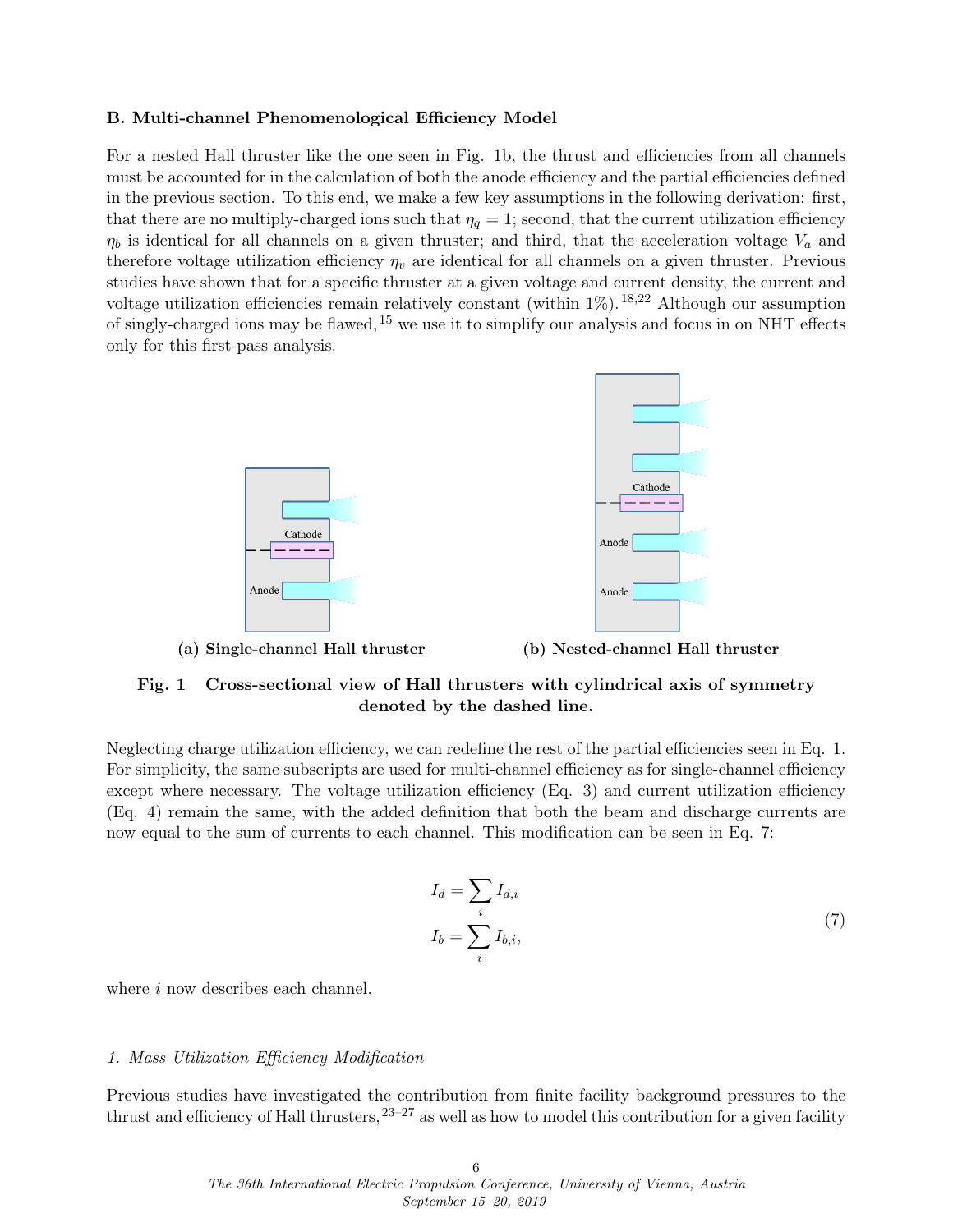and thruster.[28](#page-18-5) Frieman et al.'s model allows us to solve for the mass flow rate into the channel from facility effects,  $\dot{m}_{fac}$ . Before redefining the mass utilization efficiency for NHTs, it is useful to define  $\dot{m}_{ch,i}$  as the total neutral mass flow into a given channel; this includes  $\dot{m}_{fac,i}$ , neutrals from high facility background pressure, and  $\dot{m}_{NHT,i}$ , the un-ionized propellant from adjacent channels:

$$
\dot{m}_{ch,i} = \dot{m}_{a,i} + \dot{m}_{fac,i} + \dot{m}_{NHT,i}.\tag{8}
$$

Note that the total neutral mass flow into a given channel is simply the sum of all channel neutral inflow terms and the total ion beam current is the sum of all:

$$
\dot{m}_{ch} = \sum_{i} \dot{m}_{ch,i}.\tag{9}
$$

We can now separate out our traditional mass utilization efficiency from Eq. [5](#page-4-2) into a term  $\eta_{m0}$  that defines the thruster's ability to convert all the input neutral flow to output ion flow, a term  $\eta_{m,fac}$ that isolates extra neutrals from facility background pressures, and a term  $\eta_{m,NHT}$  that defines the boost the thruster receives from cross-channel neutrals alone:

$$
\eta_m = \frac{\dot{m}_b}{\dot{m}_{ch}} \frac{\dot{m}_{ch}}{\dot{m}_a} = \frac{\dot{m}_b}{\dot{m}_{ch}} \frac{\sum_i \left( \dot{m}_{a,i} + \dot{m}_{fac,i} \right)}{\dot{m}_a} \frac{\dot{m}_{ch}}{\sum_i \left( \dot{m}_{a,i} + \dot{m}_{fac,i} \right)} = \eta_{m0} \cdot \eta_{m,fac} \cdot \eta_{m,NHT},\tag{10}
$$

where the new efficiencies are defined as

$$
\eta_{m0} = \frac{\dot{m}_b}{\dot{m}_{ch}},\tag{11}
$$

$$
\eta_{m,fac} = \frac{\sum_{i} \left( \dot{m}_{a,i} + \dot{m}_{fac,i} \right)}{\dot{m}_a},\tag{12}
$$

and

<span id="page-6-1"></span>
$$
\eta_{m,NHT} = \frac{\dot{m}_{ch}}{\sum_{i} \left( \dot{m}_{a,i} + \dot{m}_{fac,i} \right)}.
$$
\n(13)

Assuming that a given thruster's overall capability of converting neutral mass flow to ion mass flow does not vary from single-channel to multi-channel operation,  $\eta_{m0}$  for multi-channel operation should be identical to the  $\eta_m$  defined for single-channel operation. While  $\eta_{fac}$  would still be present in calculating single-channel Hall thruster efficiencies due to the presence of facility pressure effects,  $\eta_{m,NHT}$  exists uniquely for NHTs due to cross-channel neutral ingestion. Additionally, this efficiency boost would still be seen for on-orbit operation, whereas the increase from facility background pressure would be lost.

While a general model based on geometry exists for determining  $\dot{m}_{fac}$ , no such model exists for  $\dot{m}_{NHT}$ . We derive such a model for cross-channel neutral mass flow rate to a given channel  $i$ , dependent on the anode mass flow into the adjacent channels j and a geometry factor  $\gamma_{ij}$  between channels:

<span id="page-6-0"></span>
$$
\dot{m}_{NHT,i} = \sum_{j} \dot{m}_{a,j} \gamma_{ij}.
$$
\n(14)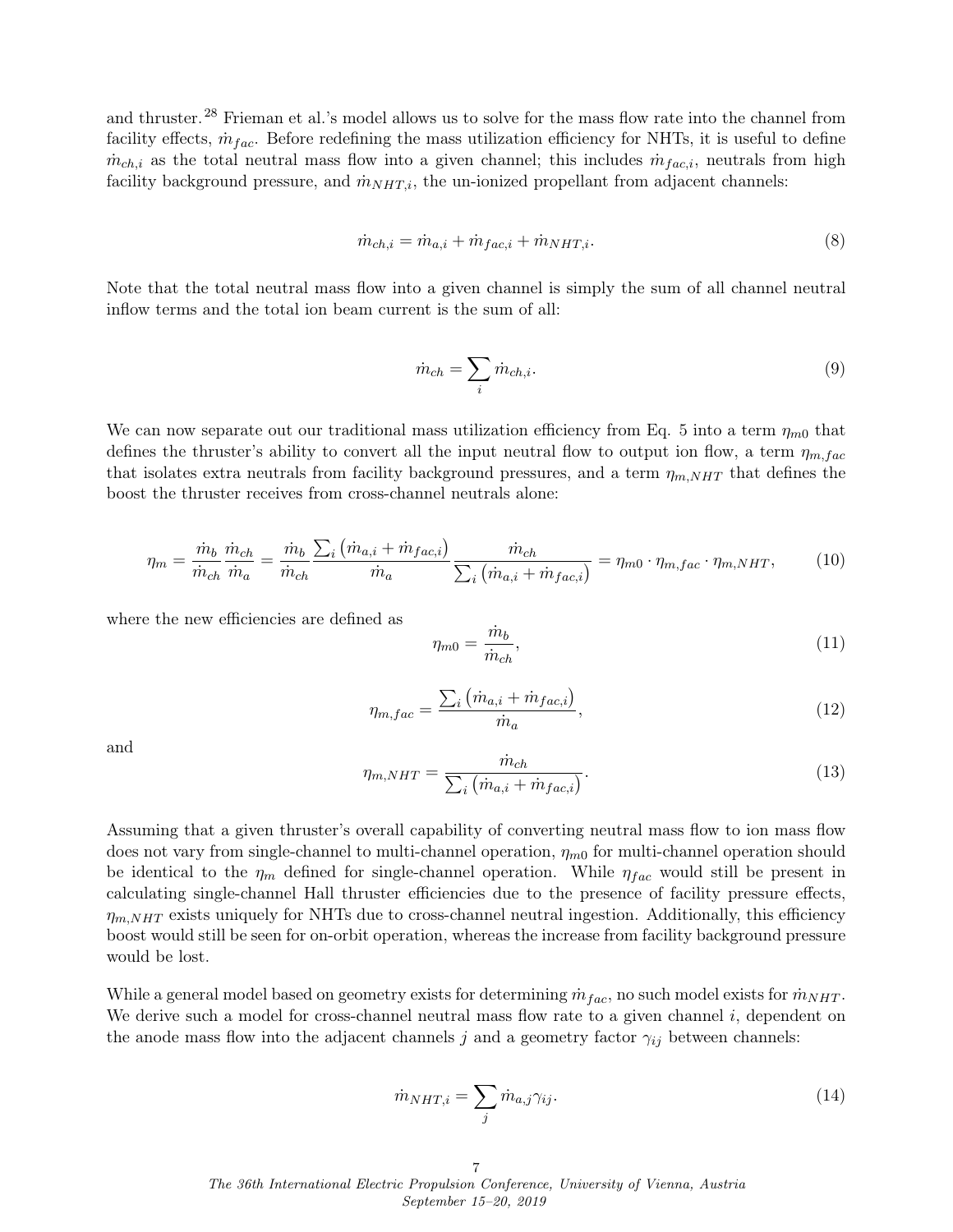In this expression,  $\gamma_{ij}$  represents the geometry factor between channels, a term that describes how easily neutral gas can cross over between a given set of channels, and  $\dot{m}_{a,j}$  represents the prescribed anode flow to each neighboring channel j. While Hall evaluated this correction empirically,  $^{15}$  $^{15}$  $^{15}$  one of the major contributions is this work is to formulate an expression for  $\gamma_{ij}$  as a function of the total surface area and mass utilization efficiency of the adjacent channel in single-channel operation, as well as the distance between channels. This derivation will be presented in Section [III.](#page-9-0)

## 2. Plume Divergence Efficiency Modification

For the impact on divergence efficiency from cross-channel coupling, our approach is more empirical in nature. This is because while the role of neutral ingestion in enhancing thruster performance is well-understood, the impact of neutrals on the divergence angle has only been studied empirically. <sup>[26,](#page-18-6)[29](#page-18-7)</sup> However, it is known that the divergence angle decreases with facility pressure and therefore neutral density.<sup>[30–](#page-18-8)[32](#page-18-9)</sup> By assuming a dependence of  $\theta$  on  $n_n$ , we can perform a first-order Taylor expansion to get the following relation for divergence angle for a given channel:

<span id="page-7-1"></span>
$$
\theta_i = \theta_{0,i} + \frac{\partial \theta}{\partial n_n} \delta n_{n,i},\tag{15}
$$

where  $\theta_{0,i}$  is the divergence angle for single-channel operation of a given channel,  $\frac{\partial \theta}{\partial n_n}$  is the change in divergence angle due to a small change in neutral density, and  $\delta n_n$  is a small change in neutral density in front of a given channel. The relation for  $\frac{\partial \theta}{\partial n_n}$  was found by compiling multiple sets of experimental data  $30-32$  $30-32$  and using the ideal gas law to calculate change in neutral density for a given change in facility pressure. This is related to the discharge voltage as follows:

<span id="page-7-0"></span>
$$
\frac{\partial \theta}{\partial n_n} = (3.49 \times 10^{-21})V_d - 5.82 \times 10^{-18}.\tag{16}
$$

The linear fit shown in Eq. [16](#page-7-0) is plotted against the data in Fig. [2.](#page-8-0)

The small change in neutral density is calculated from  $\dot{m}_{NHT,i}$  as follows:

<span id="page-7-2"></span>
$$
\delta n_{n,i} = \frac{\left(1 - \eta_{m,i}\right) \dot{m}_{NHT,i}}{m_{Xe} A_{ch,i} v_{th}},\tag{17}
$$

where  $A_{ch,i}$  is the total exit plane surface area of a given discharge channel as seen in Fig. [3,](#page-9-1)  $v_{th}$  is the thermal speed based on anode temperature,  $\sqrt{\frac{8k_BT}{\pi m_{Xe}}},$  and  $\eta_{m,i}$  is the mass utilization efficiency for the given channel.

By re-deriving the phenomenological efficiency for multiple channels, the divergence efficiency becomes

$$
\eta_d = \left[ \sum_i \frac{I_{d,i}}{I_d} \cos \theta_i \right]^2,\tag{18}
$$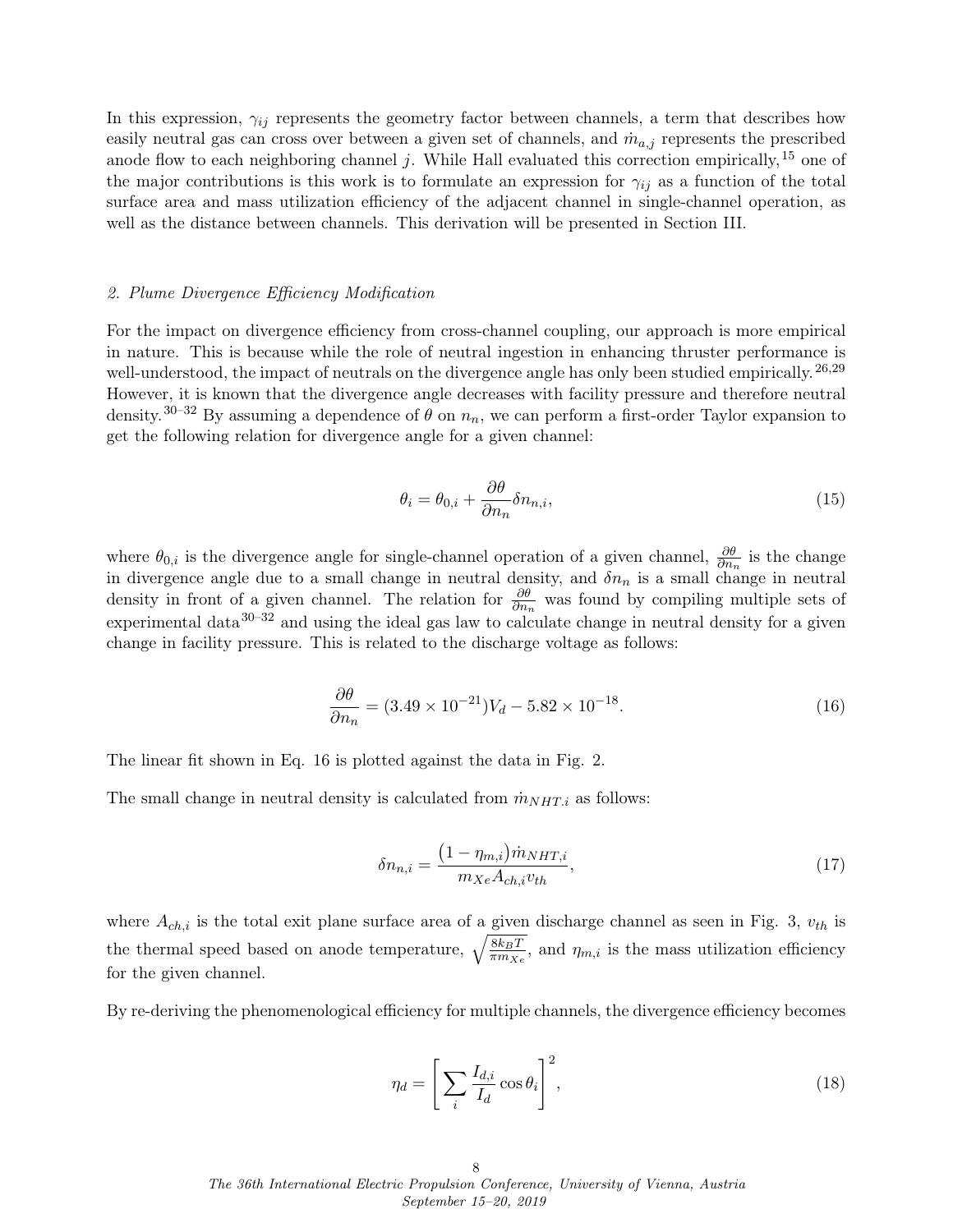<span id="page-8-0"></span>

Fig. 2 Measured data and linear fit for change in divergence angle with neutral density as a function of discharge voltage.

where the contribution from divergence angle of each channel is weighted by the current fraction to that channel. We can isolate the increase in efficiency from decreased divergence by comparing this new divergence efficiency term  $\eta_d$  to the efficiency we would see for a single channel  $\eta_{d0}$ :

<span id="page-8-1"></span>
$$
\eta_{d,NHT} = \frac{\eta_d}{\eta_{d0}} = \frac{\left[\sum_i \frac{I_{d,i}}{I_d} \cos \theta_i\right]^2}{\left(\cos \theta_{0,i}\right)^2}.
$$
\n(19)

We have now identified our two modified efficiency terms for a nested Hall thruster: efficiency increase due to neutral ingestion from adjacent channels  $\eta_{m,NHT}$ , and efficiency increase due to decrease in divergence angle  $\eta_{d,NHT}$ . The final form of anode efficiency can be written as follows, with NHT effects bolded:

$$
\eta_a = \eta_{m0} \, \eta_{m,fac} \, \eta_{m,NHT} \, \eta_b \, \eta_v \, \eta_{d0} \, \eta_{d,NHT},\tag{20}
$$

where NHT effects can be grouped as

$$
\eta_{NHT} = \eta_{m,NHT} \eta_{d,NHT}.
$$
\n(21)

Armed with this formulation, we validate our models for correction to mass utilization and divergence by comparing it to experimental data from both the  $X2$  and the  $X3$ . <sup>[14](#page-17-12)[,15](#page-17-14)</sup> By comparing theoretical efficiency values to efficiencies measured from X2 and X3 data, we can observe the potential applicability of this expression to other NHTs.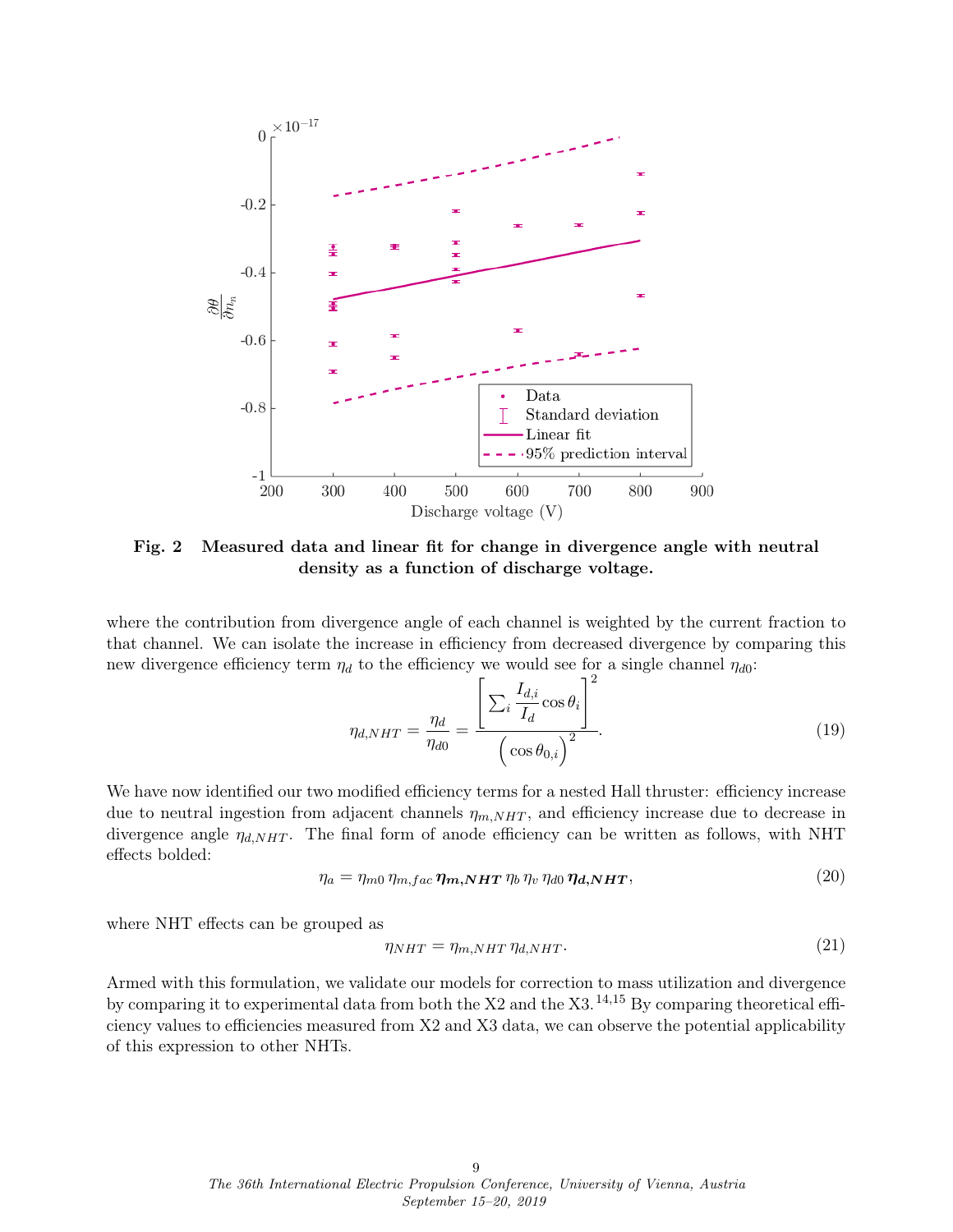#### III. Cross-channel Neutral Flow Model

<span id="page-9-1"></span><span id="page-9-0"></span>We determine an expression for the geometry factor by modeling the transport of neutrals from adjacent channels j to a given channel i. Figure [3](#page-9-1) shows the cross-section of an NHT with two channels and the flow of neutrals from the outer channel to the inner channel. Conical expansion was assumed to be the mechanism by which neutrals travel away from the exit plane of a channel. This model assumes a free molecular flow at the exit plane of the thruster, the usual flow regime for neutrals at the end of the discharge channel in a Hall thruster.<sup>[33](#page-18-10)</sup> This assumption allows us to neglect collisions between particles in the expansion region.



Fig. 3 Section cut showing model of conical expansion of neutrals from outer to inner channel on a two-channel NHT.

The isotropic expansion region  $A_{exp}$  is modelled as a trapezoid with angle  $\varphi$  in the r-z plane with one parallel side as the discharge channel from which neutrals are ejected. A constant mass flux is assumed through this expansion area based on the flow regime. When the edge of the cone reaches the line-of-sight of the channel under analysis, the intersecting area is defined as  $A_{NHT,i}$ . This area is an angled line in the r-z plane, and forms a conical frustrum when rotated for a full revolution about the z-axis. The neutrals travelling through this section are considered to be additional mass flow available for ionization from the adjacent channel. This area was chosen based on previous studies indicating that ionization still occurs outside the exit plane in Hall thrusters. [34,](#page-18-11)[35](#page-18-12) However, this region cannot extend infinitely far from the thruster exit plane. Thus, an ionization threshold distance  $z_{NHT}$  is defined as the limit of the region that can be ionized by a given channel, shown in Fig. [4.](#page-10-0) This value is defined as the edge of the FWHM of the magnetic field profile along centerline of a given channel that extends out of the channel.

There are three cases for the location of the ionization threshold as seen in Fig. [4:](#page-10-0)

- 1)  $z_{NHT} < h_1$ : No neutrals are able to cross channels.
- 2)  $h_1 < z_{NHT} < h_2$ : Some neutrals are able to cross channels.
- 3)  $h_2 < z<sub>NHT</sub>$ : All allowable neutrals for a given geometry are able to cross channels.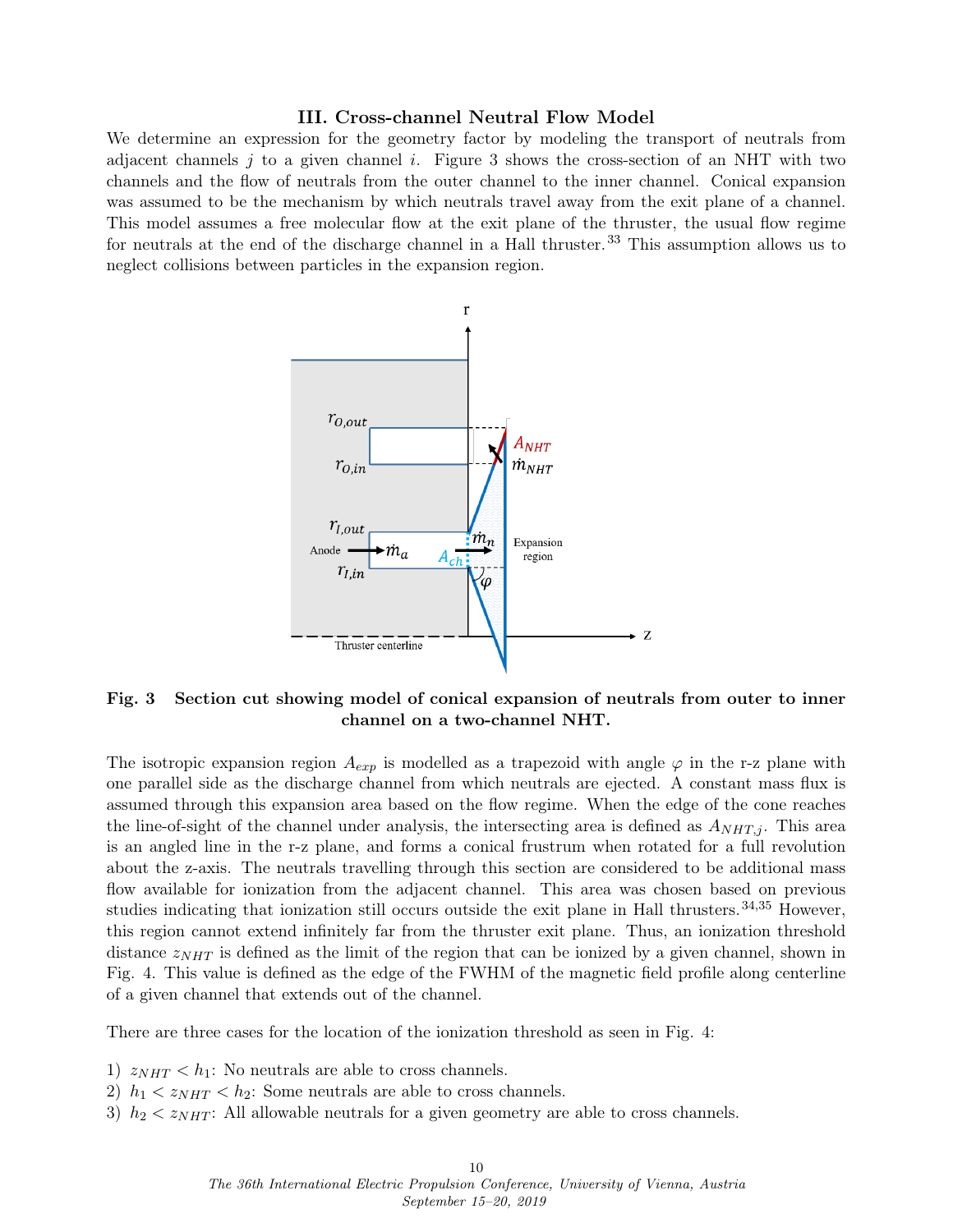<span id="page-10-0"></span>

Fig. 4 Close-up section cut of outer channel receiving neutrals and ionization threshold.

For a given set of channels, the thruster geometry defines an upper limit to the size of  $A_{NHT}$  and therefore of the amount of neutrals that can travel from one channel to another. The portion of that area that is within an ionizable distance to the thruster is determined by  $z_{NHT}$ .

The neutral mass flow across the adjacent channel area,  $A_{ch,j}$  (shown in Fig. [3](#page-9-1) as a dotted line), is dependent on the mass flow into the anode and the mass utilization efficiency for that channel in single-channel operation. We define the neutral mass flow rate across  $A_{ch,j}$  as following:

<span id="page-10-2"></span>
$$
\dot{m}_{n,j} = \dot{m}_{a,j} (1 - \eta_{m,j}). \tag{22}
$$

A constant mass flux exists across the expansion region following our assumption of free molecular flow, yielding the following expression:

<span id="page-10-3"></span>
$$
\Phi = \frac{\dot{m}_{n,j}}{A_{ch,j}} = \frac{\dot{m}_{NHT,ij}}{A_{NHT,ij}}.\tag{23}
$$

The channel area is defined as

<span id="page-10-4"></span>
$$
A_{ch,j} = \pi (r_{j,out}^2 - r_{j,in}^2). \tag{24}
$$

The revolved conical geometry is defined by heights  $h_1$  and  $h_2$  as well as channel geometry, as seen in Fig. [4:](#page-10-0)

<span id="page-10-1"></span>
$$
A_{NHT,ij} = \pi (r_{i,in} + r_{i,out}) \sqrt{(r_{i,out} - r_{i,in})^2 + (h_{i,2} - h_{i,1})^2}.
$$
 (25)

For case 1 where the ionization threshold falls below  $h_1$ , this area term goes to zero; for case 2 where the ionization region falls between  $h_1$  and  $h_2$ , the  $h_2$  term used in Eq. [25](#page-10-1) should be set to the threshold value  $z_{NHT}$ .

Combining Eq. [22,](#page-10-2) [23,](#page-10-3) [24,](#page-10-4) and [25](#page-10-1) gives the following expression for neutral mass ingestion from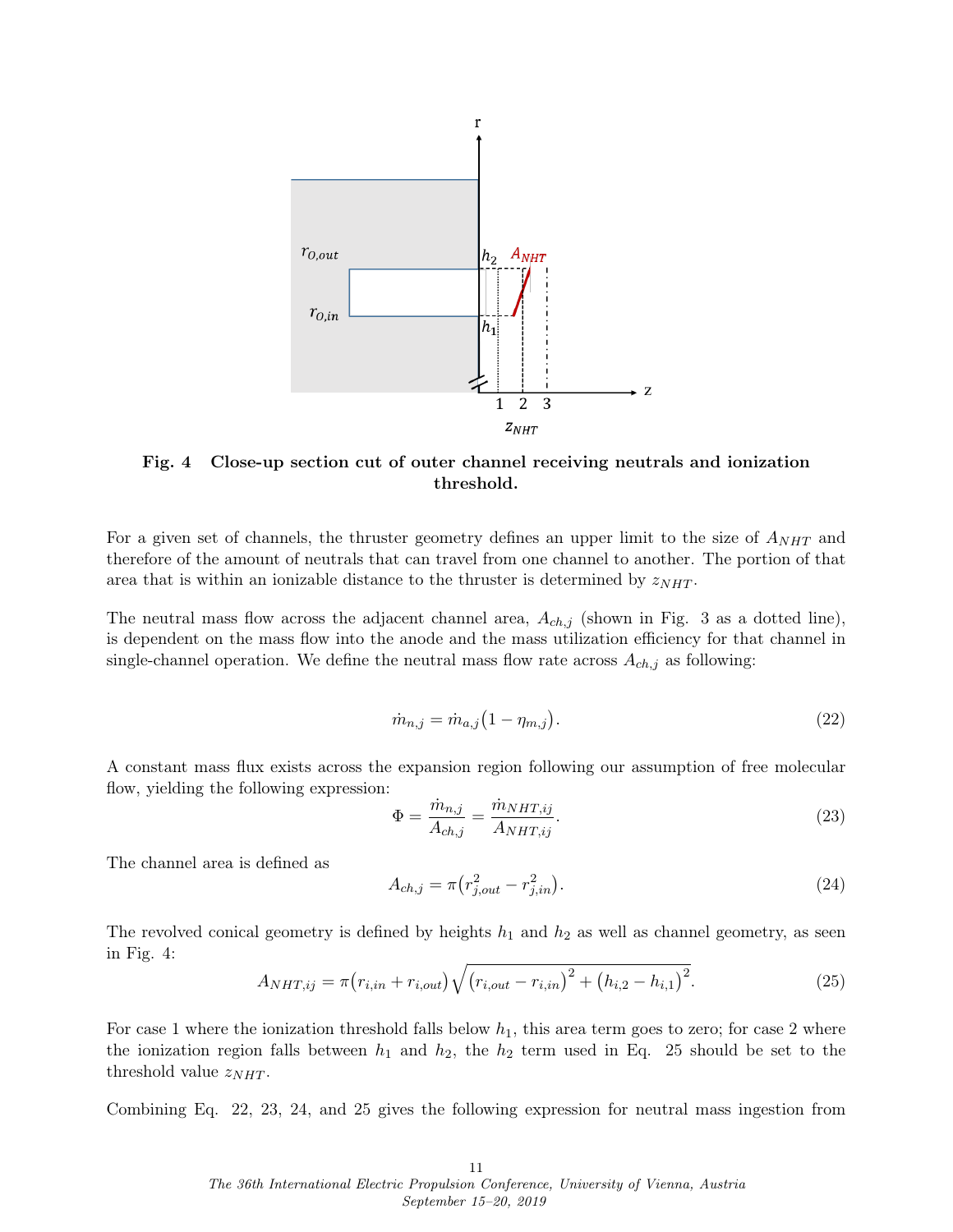adjacent channels  $j$  into given channel  $i$ :

<span id="page-11-0"></span>
$$
\dot{m}_{NHT,i} = \sum_{j} \dot{m}_{a,j} \left( 1 - \eta_{m,j} \right) \frac{A_{NHT,ij}}{A_{ch,j}}.
$$
\n(26)

By comparing Eq. [26](#page-11-0) to Eq. [14,](#page-6-0) we can define the geometry factor for the effect of cross-channel neutral ingestion from channel  $j$  by channel  $i$ :

$$
\gamma_{ij} = \left(1 - \eta_{m,j}\right) \frac{A_{NHT,ij}}{A_{ch,j}}.\tag{27}
$$

It should be noted that this is a model for the influx of neutrals to adjacent channels and therefore assumes nothing of the ionization rate; the neutrals are subject to the same probability of ionization as the rest of the propellant flowing into the channel in the form of the mass utilization efficiency. It is clear from Eq. [26](#page-11-0) that for a channel with perfect mass utilization efficiency, the cross-channel neutral flow rate goes to zero as there are no neutrals left to travel out of the channel. A full analysis of how different parameters affect this model is shown in Section [IV.](#page-11-1)

## IV. Results

<span id="page-11-1"></span>In this section we aim to address how the model scales with various parameters and how well it predicts multi-channel efficiency boosts based on thruster geometry and single-channel performance. Due to the lack of divergence angle data for the X3, an analysis of only the mass utilization efficiency improvement  $\eta_{m,NHT}$  was performed for the parametric investigation and comparison of experimental to theoretical data on the X3. A comparison of the divergence utilization efficiency improvement  $\eta_{d,NHT}$  is presented for the X2.

#### A. Parametric Investigation

Before investigating the effect of thruster geometry  $\eta_{m,NHT}$ , we first needed to determine a reasonable value of  $\varphi$  for our conical expansion model. We did so by comparing the experimental values for  $\eta_{m,NHT}$  to the values predicted by the model for angles from 75 to 90 degrees in 5-degree increments. It was found that an expansion angle of  $\varphi = 80^\circ$  yielded the best agreement between theoretical and experimental values. Additionally, the experimental efficiencies fell between the points of no contribution (case 1) and maximum contribution (case 3), capturing the impact of  $z_{NHT}$ .

Next, four parameters were varied to determine their significance on the efficiencies calculated by the model for a set of two channels. These tuneable parameters reflect the geometry and operating conditions of the thruster, where  $I$  indicates the inner and  $O$  the outer channel:

- 1) The ratio between channel centerlines,  $\frac{r_I}{r_O}$ .
- 2) The ratio between channel widths,  $\frac{w_I}{w_O}$ .
- 3) The ratio between non-NHT neutral mass flow rates,  $\frac{(\dot{m}_a + \dot{m}_{fac})_I}{(\dot{m}_a + \dot{m}_{fac})_O}$ .
- 4) The ionization threshold location,  $z_{NHT}$ .

To test each of the parameters individually, we held all three other values constant at a value approximately equal to characteristic values seen on the X2 and X3. The resulting trends are shown in Fig. [5.](#page-12-0)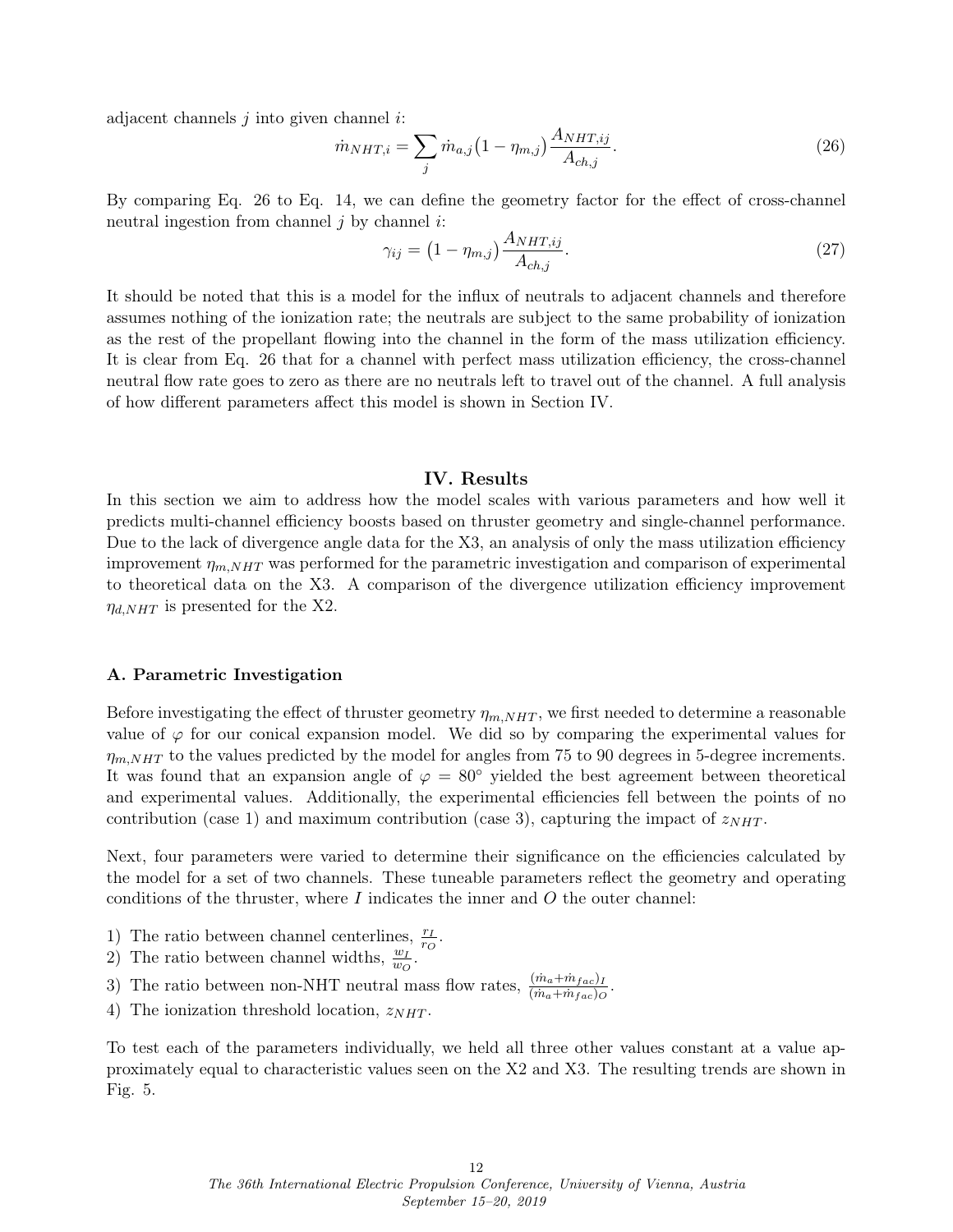<span id="page-12-0"></span>

Fig. 5 Change in increased mass utilization efficiency from the variance of different parameters.

The plots for varying channel centerline ratio and varying ionization location have distinct piecewise functions. This behavior is due to the discretized nature of the model itself; as described in Section [III,](#page-9-0) the location of the ionization threshold relative to the region of cross-channel transport can lead to a given channel receiving none, some, or all of the possible cross-channel neutrals. Since there is an instantaneous point where  $\eta_{m,NHT}$  starts increasing and an another instant where it stops increasing, the piecewise behavior of these plots makes sense.

From Fig. [5,](#page-12-0) it would appear that channel centerline ratio (i.e. the distance between channels) and the location of the ionization threshold (i.e. the distance to which the FWHM of the B-field extends out of the thruster) are the two main drivers of the magnitude of efficiency increase from neutral ingestion. However, the actual ranges seen for these values from the X2 and X3 geometries and operating conditions are shown in Table [1.](#page-13-0)

By viewing only the relevant ranges over which each of these parameters vary in Fig. [5,](#page-12-0) it becomes apparent that we are in the constant region of the  $z_{NHT}$  plot. The distance between channel centerlines, expressed in the form of  $\frac{r_I}{r_Q}$ , emerges as the primary driver of the cross-channel efficiency increase. Once two channels are sufficiently close together, there is a rapid ascent in efficiency augmentation; once those channels are sufficiently far apart, there is no efficiency increase altogether.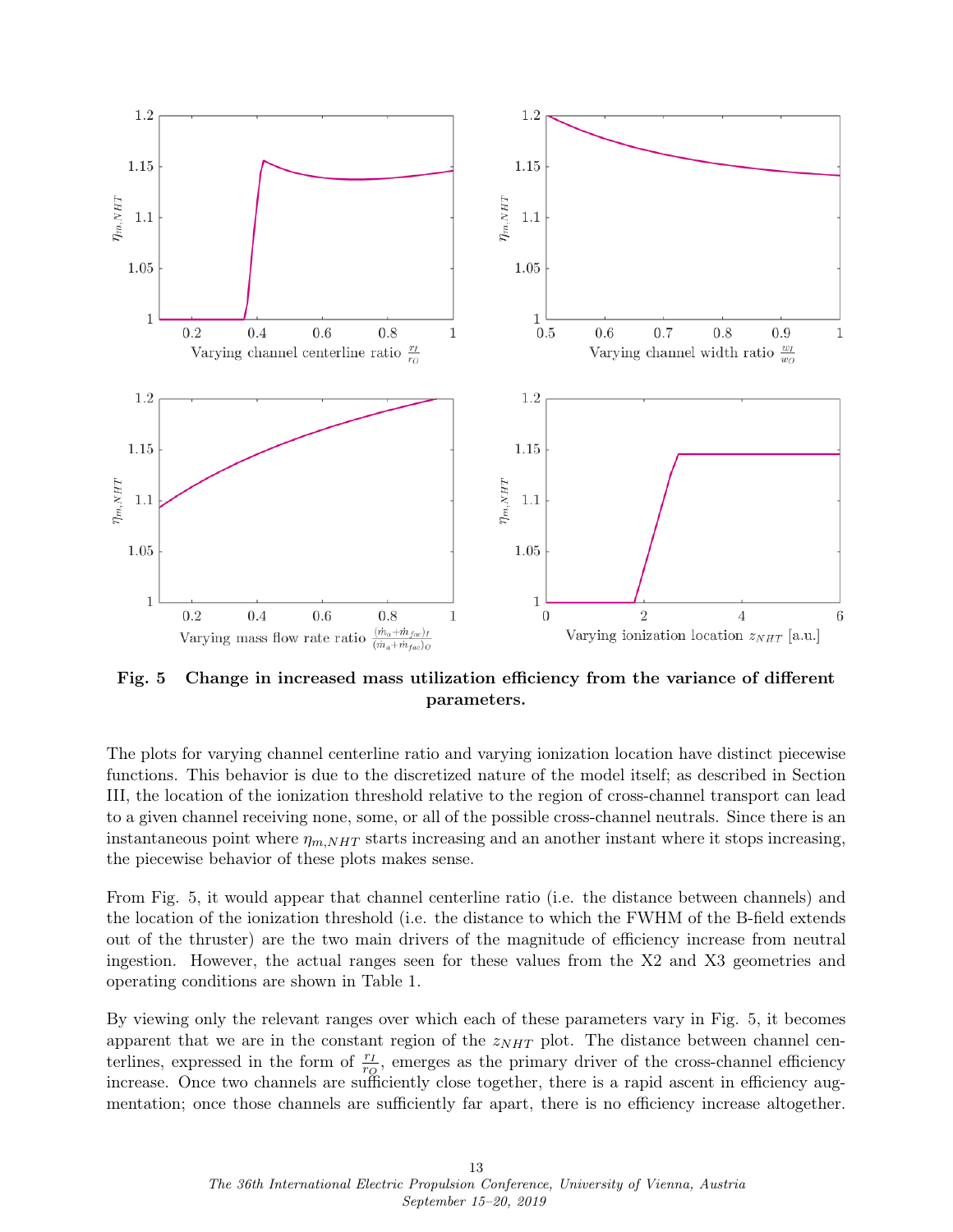#### <span id="page-13-0"></span>Table 1 Ranges of parametric values seen for X2 and X3.

| Parameter | $w_1$<br>$w_{\Omega}$ | $(\dot{m}_a + \dot{m}_{fac})_I$<br>$(\dot{m}_a + \dot{m}_{fac})_O$ | $\mathcal Z N H T$ |
|-----------|-----------------------|--------------------------------------------------------------------|--------------------|
| Range     | $0.2-0.7$   $0.2-0.7$ | $0.8 - 1$                                                          | $ 3-5$ [a.u.]      |

This dependence matches both with previous evidence<sup>[15](#page-17-14)</sup> and with our physical intuition, as channels that are sufficiently far from each other should not see any significant efficiency increase. However, since the model formulated in this study is so rigid in its discrete nature, more gradual effects at the transitional points could exist that are not captured.

The effect of channel width ratio over the range of seen values is minimal at a change of  $\Delta \eta_{m,NHT}$  = 0.01 while the impact of mass flow rate ratio is greater at a change of nearly  $\Delta \eta_{m,NHT} = 0.07$ . While a more balanced flow between channels yields slightly better performance than a smaller ratio, the most influential parameter remains the distance between channels.

#### B. Comparison to Experimental Data

Theoretical values for  $\eta_{m,NHT}$  were calculated based on thruster geometry and operating conditions as well as facility mass flow rates based on Frieman's model [28](#page-18-5) using Eqs. [13,](#page-6-1) [24,](#page-10-4) [25,](#page-10-1) and [26.](#page-11-0) These values were compared to the experimentally measured values for the  $X2^{14}$  $X2^{14}$  $X2^{14}$  and the X3.<sup>[15](#page-17-14)</sup> The resultant comparisons are shown in Fig. [6.](#page-14-0)

In Fig. [6,](#page-14-0) the various terms on the horizontal axis indicate different channel combinations, where I is the inner, M the middle, and O the outer channel. The black dashed line at  $\eta_{m,NHT} = 1$  indicates where there is no increase to efficiency at all from cross-channel effects. The lack of error seen for the theoretical value of X3 IO is due to the location of the ionization threshold; because  $z_{NHT}$  is sufficiently close to the thruster for this case, accounting for the error in measurements does not change the location or area of  $A_{NHT}$  enough to intersect  $z_{NHT}$ . Consequently, the model predicts no increase for this condition.

It can be seen that all the modeled efficiencies fall within the uncertainty of the experimental values. However, due to the large uncertainties, it is perhaps more elucidating to investigate trends seen across channel combinations. The model does capture the decrease in efficiency for the X3 IO channel combination, which we expect from our parametric study due to the large distance between these two channels. While the model does make only a preliminary attempt at this by finding no efficiency increase at all, this result does make sense when compared to the other efficiency values. Additionally, the X3 IMO channel combination was the highest among X3 channel combinations for both the theoretical and experimental data. This is also expected due to the contribution of neutrals from multiple adjacent channels for each operational channel. With the exception of the X3 IO condition, all modeled values consistently over-predict experimental values by 3–6%.

We also calculate the total expected efficiency increase from both neutral ingestion and plume divergence for the X2. For the calculation of  $\eta_{d,NHT}$ , a linear fit for the change in divergence angle due to change in neutral density  $\frac{\partial \theta}{\partial n_n}$  based on operating voltage  $V_d$  was formulated from an array of facility pressure studies.[30–](#page-18-8)[32](#page-18-9) In combination with divergence angle measurements from single-channel oper-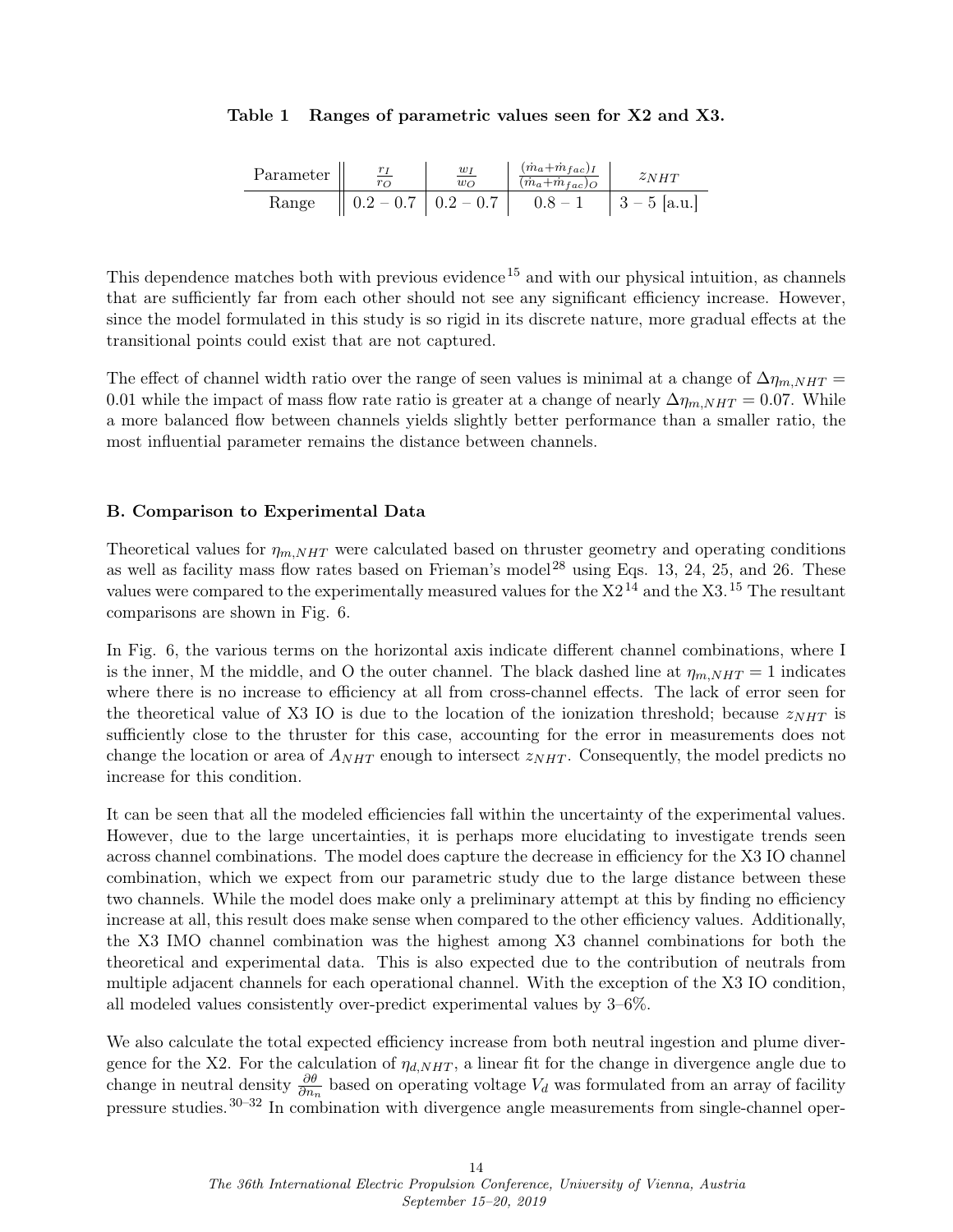<span id="page-14-0"></span>

Fig. 6 Theoretical and experimental mass utilization efficiency improvements for different thruster channel combinations.

ation, discharge currents to each channel, and Eqs. [15](#page-7-1) and [17,](#page-7-2) this value allows us to determine the change in divergence angle and therefore improvement in divergence utilization efficiency as defined by Eq. [19.](#page-8-1) These results are shown in Fig. [7.](#page-15-0)

As was the case with all mass utilization efficiencies, the different efficiency values for the X2 are all found to agree within uncertainty between the theoretical and experimental values. However, while the mass utilization efficiency over-predicts the change in efficiency, the divergence utilization efficiency under-predicts this improvement. This could be due to error in the linear fit for  $\frac{\partial \theta}{\partial n_n}$  as seen in Eq. [16.](#page-7-0) If this relation with voltage is not linear or if the fit parameters are underestimating the actual impact of facility pressure, the predicted change in divergence could be too small.

## V. Discussion

In this section we will discuss the implications of our model and its results, as well as its limitations and ways it could be improved upon in future iterations. The results and trends shown in Fig. [6](#page-14-0) and [7](#page-15-0) indicate that if equipped with values of thruster geometry and certain measurements from single-channel operation, we are able to predict the increase in efficiency due to cross-channel effects for multi-channel operation within uncertainty. The inputs for these models are the radius, width, current, divergence angle, and mass utilization efficiency for each channel in single-channel operation; the outputs are the increase in mass utilization efficiency and divergence efficiency for the thruster at the same discharge power and mass flow rate per channel. This presents an avenue towards characterizing and predicting the behavior of NHTs without having to perform full-scale tests.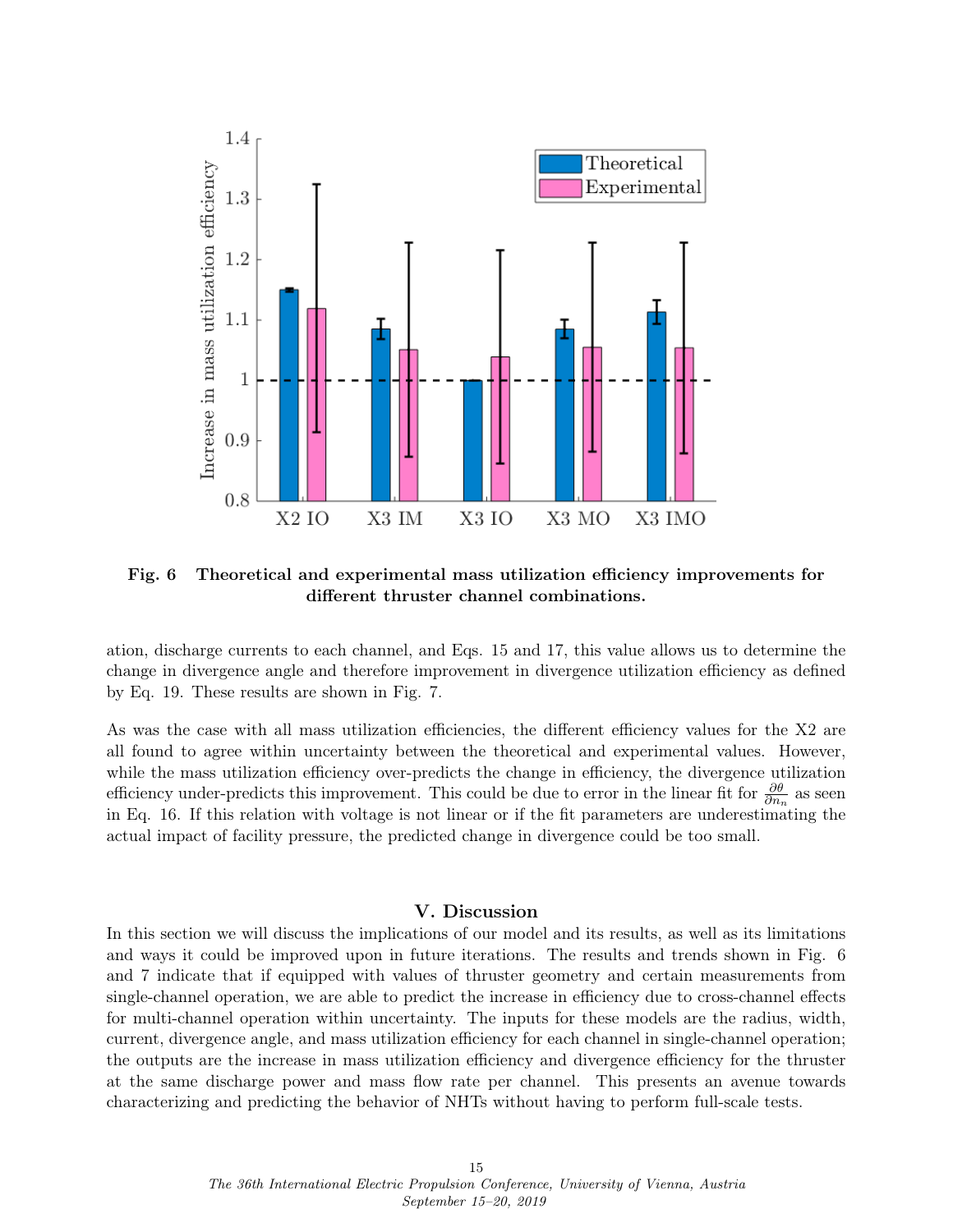<span id="page-15-0"></span>

Fig. 7 Theoretical and experimental efficiency improvements for the X2.

One key finding of this study is that to optimize the efficiency boost from cross-channel effects on NHTs, channels should be located fairly close together. However, one feature of the plot of centerline ratios shown in Fig. [6](#page-14-0) is that the efficiency only drastically increases from zero up to  $\eta_{m,NHT} = 1.16$ at a ratio of  $\frac{r_I}{r_O} = 0.42$ . After this point, the efficiency actually decreases slightly before increasing slightly again as the channel ratio increases towards 1. This implies that there is a specific threshold of distance between centerlines under which channels on an NHT are able to benefit from the unionized neutrals of adjacent channels. Therefore, it is not necessary to place the channels as close as possible, which would be difficult from an engineering perspective due to the scaling laws of optimal Hall thruster channels and the physical size of the magnetic circuit.

The efficiency model breaks down when there are significant portion of multiply-charged ions and when there are significant differences in the current and/or voltage utilization efficiencies between channels. These were key assumptions we made in order to formulate our efficiency model for crosschannel effects. However, there is evidence that the charge utilization efficiency can be significant, especially at higher powers; [15,](#page-17-14)[18](#page-17-15) this could mean that the X3 predicted efficiencies are less accurate than the X2 values due to the higher operating powers of the X3. Additionally, the variance of current and voltage utilization efficiencies with mass flow rate and current <sup>[18](#page-17-15)</sup> may mean that these values do not actually hold constant between channels. This model would need to be re-derived and refined to include the effect of multiply-charged ions and the effect of different current and voltage utilization efficiencies.

As for the model of neutral expansion, it would be useful to formulate a higher-fidelity model. As previously mentioned, the current model of conical expansion has discrete regions of no neutral mass flow and maximum neutral mass flow, resulting in instantaneous points where the benefits of cross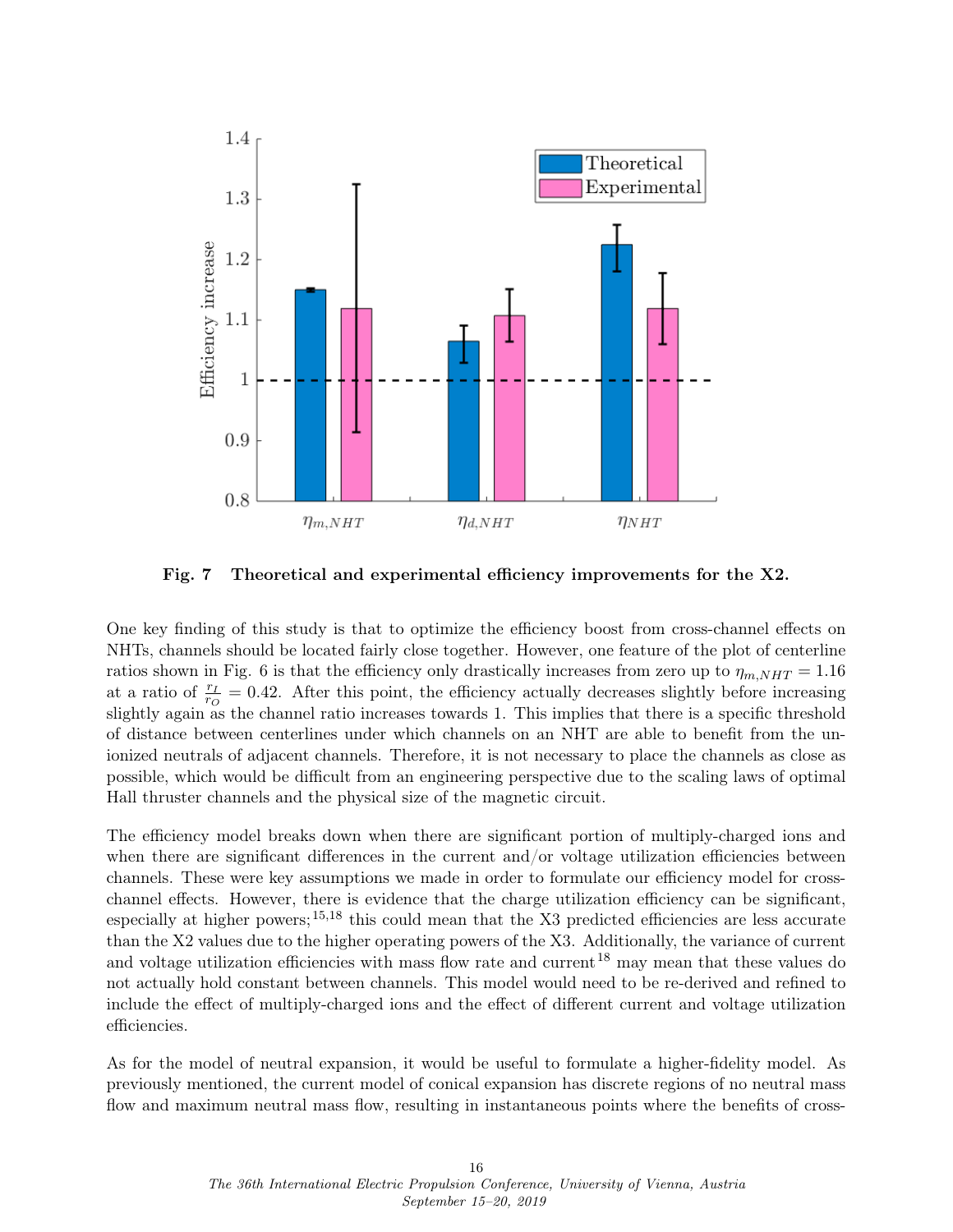channel flow can or cannot be accounted for. A jet-like expansion from the channel instead of a constant mass flux could lend some precision to this model. Additionally, this model does not take into account neutrals from the cathode. While the cathode flow fraction is usually fairly low on a Hall thruster and therefore supplies minimal neutrals to the channel flows, the X3 in particular had very high flow rates and required external neutral injectors around the cathode to meet satisfactory operation. These additional neutrals could further enhance the efficiencies predicted by the model.

Useful future work includes a fuller set of experimental data, which would be eminently helpful towards determining the accuracy of this model. Specifically, divergence angle measurements could allow us to perform a parameter-based analysis for  $\eta_{d,NHT}$  similar to the one performed for  $\eta_{m,NHT}$ . We can speculate on what this analysis would look like, since the divergence efficiency improvement also relies on the cross-channel flow rate,  $\dot{m}_{NHT}$ , so it is expected that this efficiency would also scale to some degree with the same parameters. However, having actual experimental measurements and being able to optimize them for less error and the purposes of this model would allow us to verify the validity of this cross-channel efficiency model.

## VI. Conclusions

In this work we have re-derived a phenomenological model for Hall thruster efficiency, taking multiple channels into account. This allowed us to more accurately determine which mechanisms contribute the most to efficiency losses on NHTs and if these mechanisms differ from those of their single-channel counterparts. We constructed a model for neutral ingestion between channels of un-ionized propellant based on an conical expansion model with constant mass flux, as well as a model for plume divergence changes due to neutral density increases based on previous studies and a first-order Taylor expansion. We investigated trends in the model by varying different parameters individually. After inputting empirical data into our models, the results were applied to the newly-derived forms for efficiency increases in mass utilization and in plume divergence.

The most influential parameter for cross-channel mass utilization efficiency increases in multi-channel operation was found to be the distance between channels. As the distance increases, the efficiency enhancement can drastically decrease from 15% to none. The ratio between neutral mass flow rate (i.e. including both the anode and facility flows) to the inner and outer channels also had an impact on this efficiency augmentation, with more balanced ratios yielding up to a 7% improvement in efficiency.

Empirical data from the X2 and X3 were compared to the theoretical values from the model. The modeled mass utilization efficiencies matched both the magnitudes and trends seen for different channel combinations on both thrusters to within uncertainty. With the model, we found that the X3 IO condition received no efficiency enhancement from neutral ingestion, attributed to the great distance between the two channels. The plume divergence efficiency was also calculated for the X2; both this value and the total efficiency increase from cross-channel effects were found to match experimentally measured values to within uncertainty. These findings indicate that our model is capable of predicting multi-channel performance based on measurements of single-channel performance and thruster geometry. By showing that we can understand and predict these effects, our results represent an initial step in developing a detailed, semi-empirical approach to accurately predicting the performance of NHTs and advancing the operation of this enabling technology.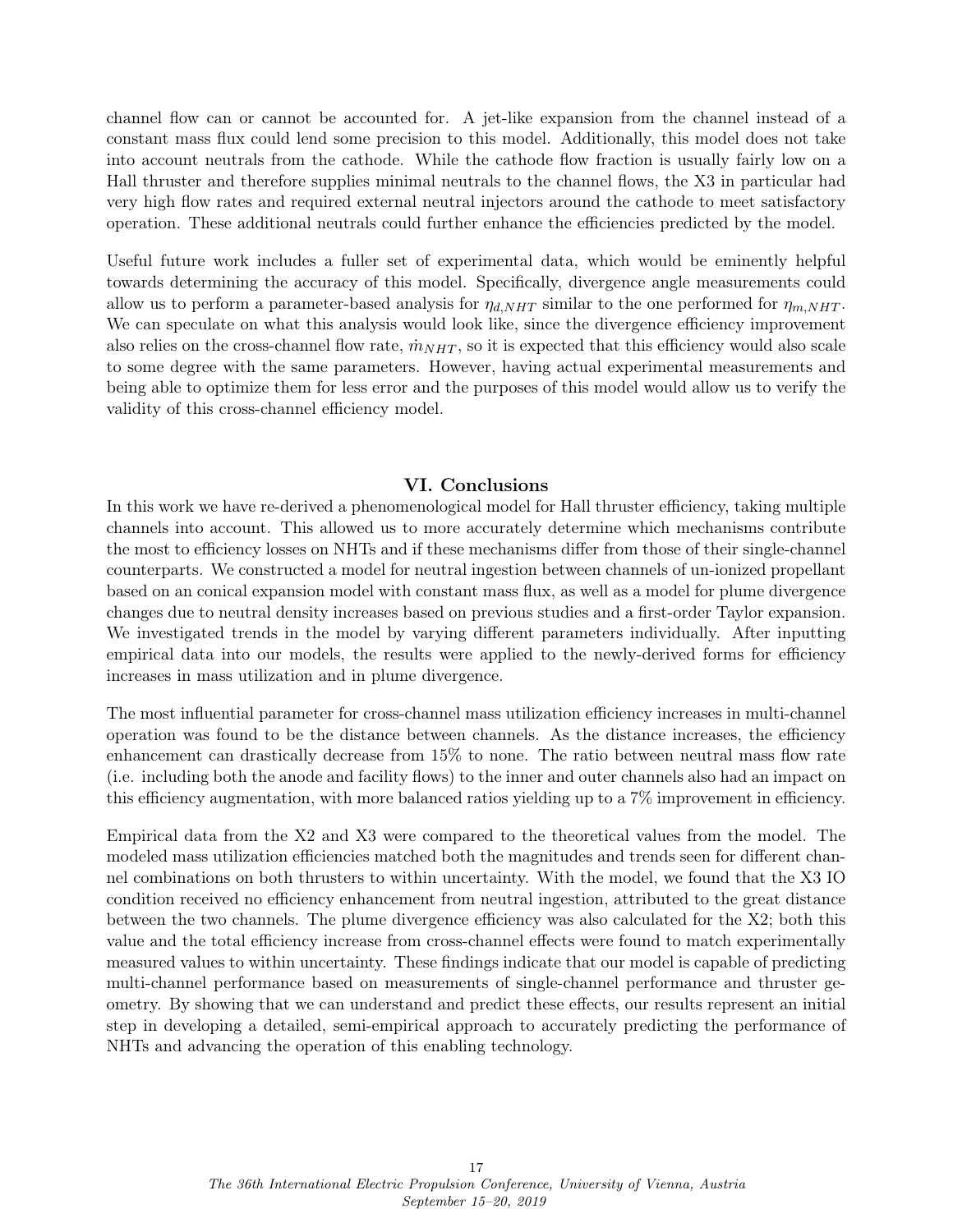#### Acknowledgements

This work was supported by the Graduate Research Fellowship Program from the National Science Foundation and NASA Space Technology Research Fellowship grant NNX15AQ43H. The authors would also like to thank the members of PEPL for insightful conversation.

#### References

- <span id="page-17-0"></span>[1] Myers, R. and Carpenter, C., "High Power Solar Electric Propulsion for Human Space Exploration Architectures," 32nd International Electric Propulsion Conference, Wiesbaden, Germany, 2011, pp. 2011–261.
- <span id="page-17-1"></span>[2] Myers, R., Joyner, C., Cassady, R., Overton, S., Kokan, T., Horton, H., and Hoskins, W., "Affordable Exploration Architectures Using the Space Launch System and High Power Solar Electric Propulsion," 34th International Electric Propulsion Conference, Kobe, Japan, 2015, pp. 2015–492.
- [3] Strange, N., Merrill, R., Landau, D., Drake, B., Brophy, J., and Hofer, R., "Human Missions to Phobos and Deimos Using Combined Chemical and Solar Electric Propulsion," 47th AIAA Joint Propulsion Conference, American Institute of Aeronautics and Astronautics, AIAA-2011-5663, San Diego, CA, 2011.
- <span id="page-17-2"></span>[4] Brophy, J., Gershman, R., Strange, N., Landau, D., Merrill, R., and Kerslake, T., "300-kW Solar Electric Propulsion System Configuration for Human Exploration of Near-Earth Asteroids," 47th AIAA Joint Propulsion Conference, American Institute of Aeronautics and Astronautics, AIAA-2011-5514, San Diego, CA, 2011.
- <span id="page-17-3"></span>[5] Choueiri, E. Y., "Fundamental difference between the two Hall thruster variants," Physics of Plasmas, Vol. 8, No. 11, nov 2001, pp. 5025–5033.
- <span id="page-17-4"></span>[6] Hall, S. J., Jorns, B., Gallimore, A., and Hofer, R. R., "Expanded Thruster Mass Model Incorporating Nested Hall Thrusters," 53rd AIAA/SAE/ASEE Joint Propulsion Conference, American Institute of Aeronautics and Astronautics (AIAA), Atlanta, GA, jul 2017, pp. 2017–4729.
- <span id="page-17-5"></span>[7] Jacobson, D., John, J., Kamhawi, H., Manzella, D., and Peterson, P., "An Overview of Hall Thruster Development at NASA's John H. Glenn Research Center," Joint Propulsion Conference, AIAA-2005- 4242 , American Institute of Aeronautics and Astronautics, Tucson, AZ, 2005.
- <span id="page-17-6"></span>[8] Liang, R., The Combination of Two Concentric Discharge Channels into a Nested Hall-Effect Thruster , Ph.D. thesis, University of Michigan, Ann Arbor, MI, 2013.
- <span id="page-17-7"></span>[9] Jorns, B., Gallimore, A., Hall, S., Peterson, P., Gilland, J., Goebel, D., Hofer, R., and Mikellides, I., "Update on the Nested Hall Thruster Subsystem for the NextSTEP XR-100 Program," Joint Propulsion Conference, AIAA-2018-4418 , American Institute of Aeronautics and Astronautics, Cincinnati, OH, 2018.
- <span id="page-17-8"></span>[10] Florenz, R., Hall, S., Gallmiore, A., Kamhawi, H., Griffiths, C., Brown, D., Hofer, R., and Polk, J., "First Firing of a 100-kW Nested-channel Hall Thruster," 33rd International Electric Propulsion Conference, The George Washington University, USA, 2013, pp. 2013–394.
- <span id="page-17-9"></span>[11] Hall, S. J., Jorns, B. A., Gallimore, A. D., Kamhawi, H., Haag, T. W., Mackey, J. A., Gilland, J. H., Peterson, P. Y., and Baird, M. J., "High-Power Performance of a 100-kW Class Nested Hall Thruster," 35th International Electric Propulsion Conference, Atlanta, GA, 2017, pp. 2017–228.
- <span id="page-17-10"></span>[12] Shark, S. W., Hall, S. J., Jorns, B. A., Hofer, R. R., and Goebel, D. M., "High Power Demonstration of a 100 kW Nested Hall Thruster System," AIAA Propulsion and Energy 2019 Forum, Indianapolis, IN, 2019.
- <span id="page-17-11"></span>[13] Mikellides, I., Katz, I., and Hofer, R., "Design of a Laboratory Hall Thruster with Magnetically Shielded Channel Walls, Phase I: Numerical Simulations," Joint Propulsion Conference, AIAA-2011-5809 , American Institute of Aeronautics and Astronautics, San Diego, CA, 2011.
- <span id="page-17-12"></span>[14] Cusson, S., Georgin, M., Dragnea, H., Dale, E., Dhaliwal, V., Boyd, I., and Gallimore, A., "On channel interactions in nested Hall thrusters," Journal of Applied Physics, Vol. 123, 2018, pp. 133303.
- <span id="page-17-14"></span>[15] Hall, S. J., Characterization of a 100-kW Class Nested-Channel Hall Thruster , Ph.D. thesis, University of Michigan, Ann Arbor, MI, 2018.
- [16] Walker, M. L. and Gallimore, A. D., "Hall thruster cluster operation with a shared cathode," Journal of Propulsion and Power, Vol. 23, No. 3, may 2007, pp. 528–536.
- <span id="page-17-13"></span>[17] "Performance characteristics of a cluster of 5-kW laboratory hall thrusters," Journal of Propulsion and Power, Vol. 23, No. 1, jan 2007, pp. 35–43.
- <span id="page-17-15"></span>[18] Hofer, R. R. and Gallimore, A. D., "Efficiency Analysis of a High-Specific Impulse Hall Thruster," 40th